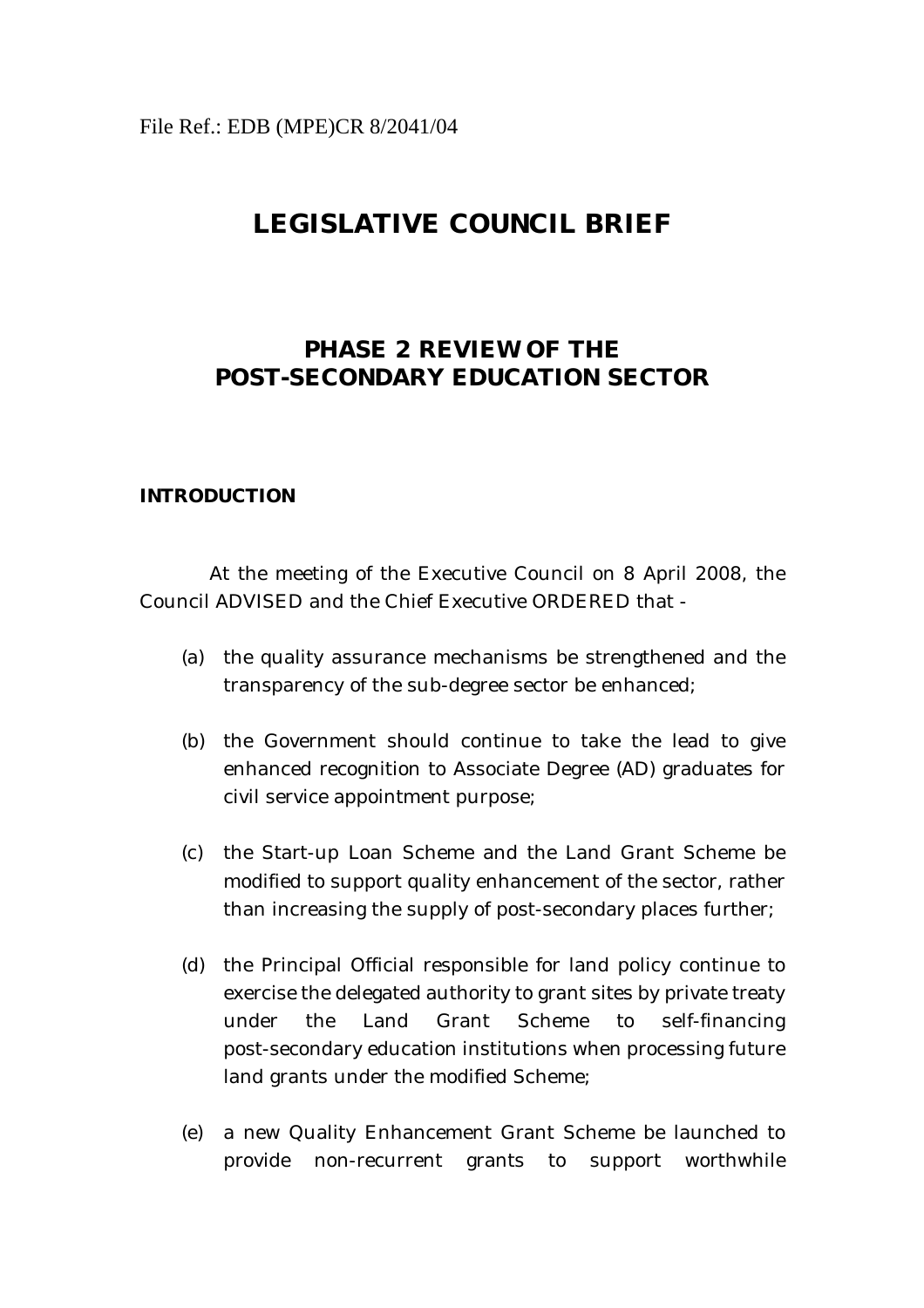projects/initiatives that could enhance post-secondary students' learning experience and teaching quality;

- (f) the maximum loan repayment period of medium-term loans under the Start-up Loan Scheme be extended from 10 to 20 years subject to interest payment at the no-gain-no-loss interest rate after the first 10 years; and
- (g) the existing Financial Assistance Scheme for Post-secondary Students (FASP) be improved by providing post-secondary students with means-tested loans to cover their living expenses and that the scope of FASP be extended to support sub-degree graduates pursuing self-financing full-time locally-accredited degree or top-up degree studies in Hong Kong.

## **JUSTIFICATIONS**

2. In support of the 2000 policy objective of enabling 60% of our secondary school leavers to receive tertiary education by 2010, the Administration had introduced various support measures to promote the development of a self-financing post-secondary sector in Hong Kong. These include a Land Grant Scheme (LGS) to grant land at nominal premium for building new campuses, a \$5 billion Start-up Loan Scheme (SLS) to provide interest-free loans for purchasing, renting or building campuses, a \$30 million Accreditation Grant Scheme (AGS) to subsidise accreditation expenses and a FASP to provide financial assistance to needy post-secondary students.

3. As a result of the above support measures and strong demand, we have witnessed a phenomenal growth in the number of students studying self-financing sub-degree programmes in Hong Kong, from around 2 600 in the 2000/01 academic year to about 20 000 (comprising about 11 000 AD students and 9 000 Higher Diploma (HD) students) in the 2006/07 academic year at intake level. The number of publicly-funded sub-degree (mainly HD) students was about 8 400 in the 2006/07 academic year at intake level. The post-secondary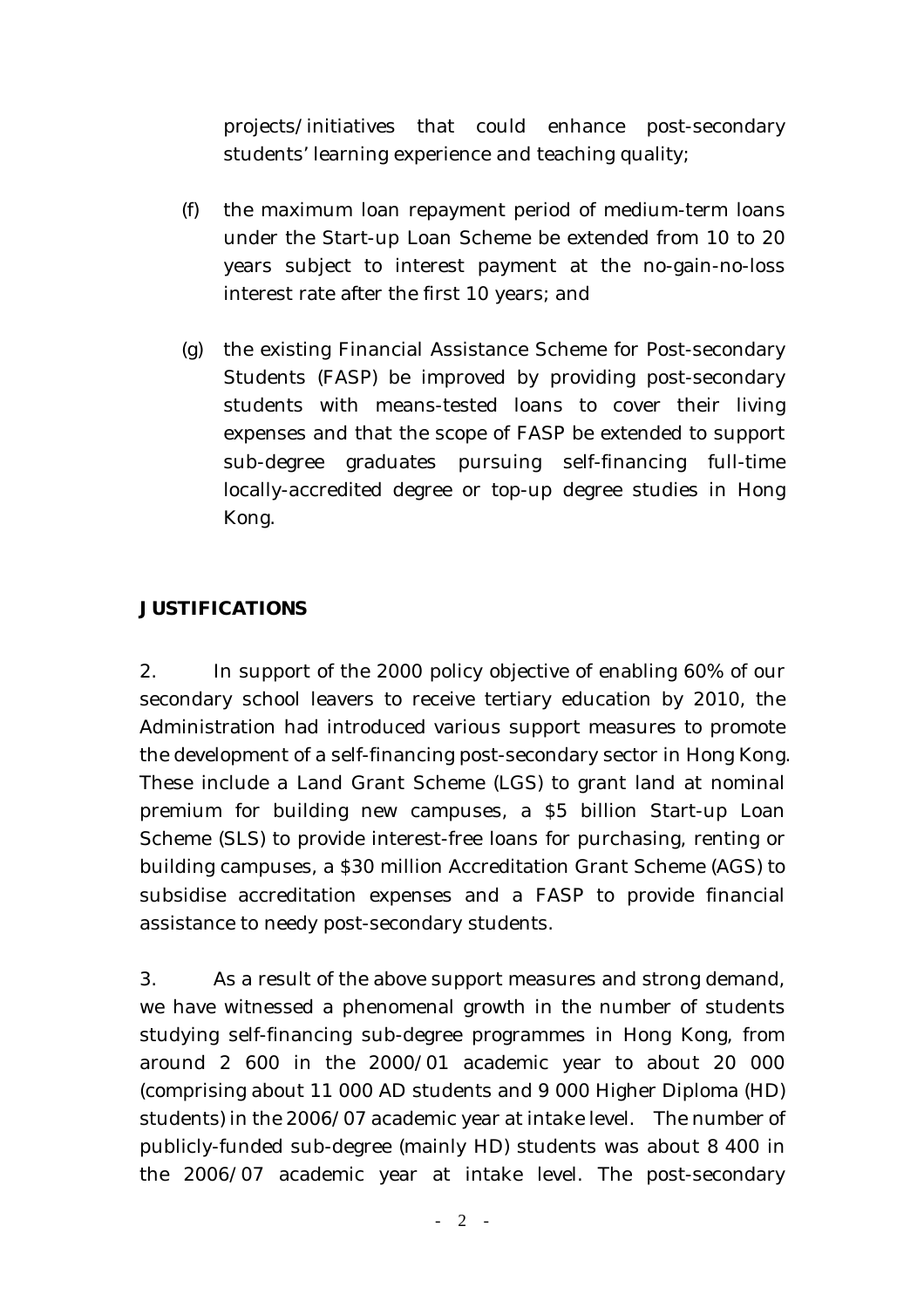education participation rate has also increased from 33% to 64% during the corresponding period. There are currently about 57 000 (52 000 publicly-funded and 5 000 self-financing) degree students and 61 000 (23 000 publicly-funded and 38 000 self-financing) sub-degree students in Hong Kong.

4. While we have been able to achieve the 2000 policy target five years ahead of schedule, there are concerns that over-expansion of the self-financing sub-degree sector has led to excessive competition and hence compromised the quality of teaching and learning. There are also criticisms about the insufficient recognition of the AD qualification by employers and inadequate articulation opportunities for sub-degree graduates. It is worthy to note that the criticisms are mainly directed at AD but not HD. As a matter of fact, the public are generally not cognizant of the fact that sub-degree consists of both AD and HD and the number of HD students (40 000) is far greater than the number of AD students (21 000).

5. Notwithstanding the above criticisms, our 2000 policy objective of increasing post-secondary education opportunities for our secondary school leavers continues to command public support. Even some of the critics agree that when Hong Kong moves towards an increasingly knowledge-based economy, it is vital to expand the post-secondary sector to help improve the competitiveness of our workforce and upgrade the quality of our manpower.

6. Indeed, the self-financing sub-degree sector plays an important role in our education system and employment market. The sector operates on a self-financing basis and its rapid increase has been driven by strong market demand. This is in stark contrast to the traditional approach that post-secondary education is primarily developed and funded by the Government. It would not have been possible to increase the post-secondary participation rate within such a short period of time if we had relied on the public sector alone. If all the self-financing sub-degree places were to be funded by the Government, it would require recurrent expenditure of \$3.4 billion per annum. To our secondary school leavers, sub-degree education offers a viable and valuable alternative. According to graduate surveys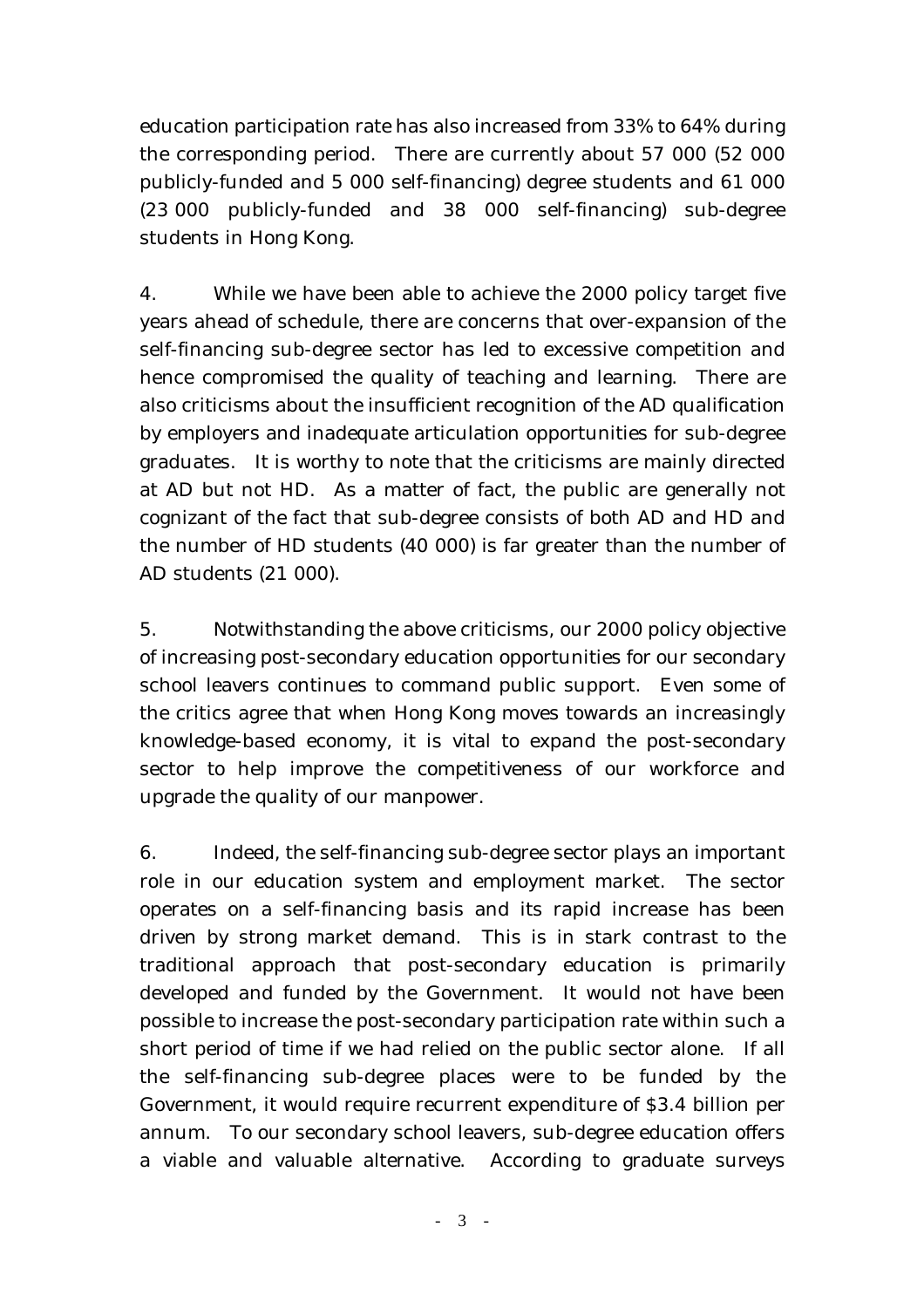conducted by the providers in the 2005/06 academic year, over 39% of the self-financing sub-degree graduates (1 300 AD and 2 000 HD) who responded to the surveys had chosen to enter into the job market and secured full-time employment within three months after graduation. The average monthly salary of these graduates was about \$8,500. This compares well with the average monthly salary of \$7,000 and \$12,900 for F.7 students and University Grants Committee (UGC) - funded degree graduates respectively.

7. The self-financing post-secondary sector has entered into a period of consolidation starting from the 2005/06 academic year, with the number of course providers stabilizing at 20 and the total number of student intakes maintaining at about 20 000 each year. Moreover, in view of the several thousands of surplus AD places recorded in the 2005/06 academic year at the intake level, the sector has responded by slowing down the growth in the planned provision of AD places, by switching to offer more HD places, and by offering a greater variety of programmes to meet the diverse needs of students. The take up rate of AD places has stabilized at about 66% since the 2005/06 academic year whilst that of HD has been close to 100%.

8. Taking into account the views received in Phase 1 of the Review of the Post-Secondary Education Sector, the Steering Committee (SC) set up by the Education Bureau (EDB) conducted the Phase 2 Review. To ensure the healthy and sustainable development of the sector, the focus of the Phase 2 Review is on enhancing the quality assurance mechanisms and transparency of the self-financing post-secondary sector as well as enhancing the learning experience, recognition and articulation opportunities of sub-degree students. To this end, the SC has made a total of 22 recommendations in its Phase 2 Review Report. An Executive Summary is at **Annex A**. Proposals with major policy or financial implications are highlighted in the ensuing paragraphs.

A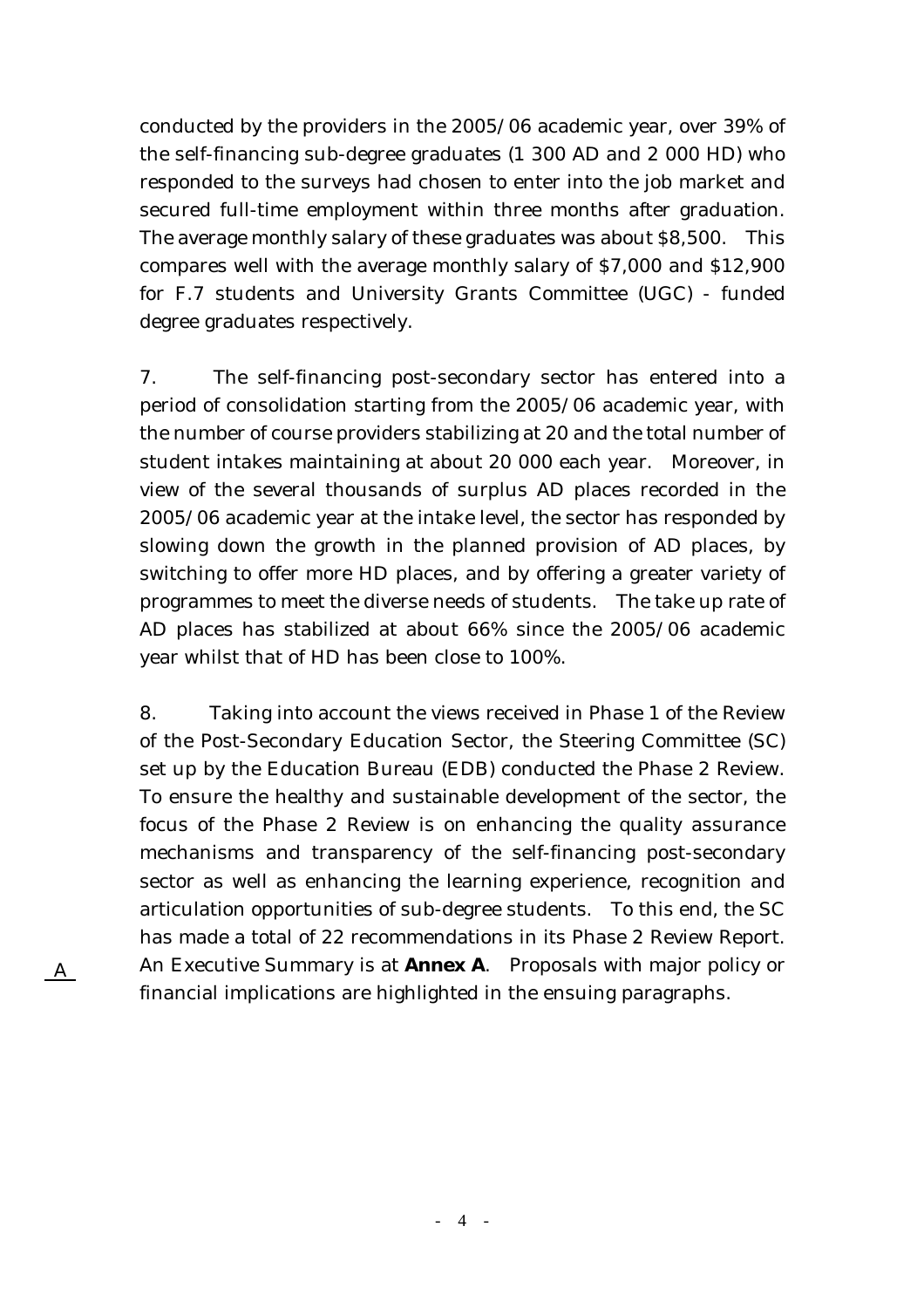#### **THE PROPOSALS**

# **(A) Enhancing Quality Assurance and Transparency of the Sub-degree Sector**

9. Quality is the cornerstone of the development of our post-secondary sector. Indeed, the central theme of our Phase 2 Review is on quality enhancement of the post-secondary education sector. More than half (i.e. 12 of 22) of our recommendations relate directly or indirectly to quality enhancement. In gist, we seek to enhance quality in the areas of quality assurance, transparency, as well as learning and teaching environment and facilities. This section deals primarily with the key recommendations that relate to enhancing quality assurance and transparency. The other key recommendations that relate to quality enhancement in the area of learning and teaching environment and facilities are set out in paragraphs 16 – 24 below.

10. There are currently two quality assurance mechanisms. For non-self-accrediting providers, their programmes are subject to accreditation by the Hong Kong Council for Accreditation of Academic and Vocational Qualifications (HKCAAVQ). For self-accrediting providers, their self-financing sub-degree programmes are subject to the same quality assurance process as the publicly-funded degree programmes. In addition, they are also subject to quality review by the Joint Quality Review Committee (JQRC). To be eligible to apply for subsidies/support under our various support schemes and FASP, it has been a prerequisite that all the self-financing sub-degree programmes must have undergone successful local accreditation.

11. In view of the importance of the quality issue, we have kick-started the preparatory work for some of the recommendations that relate to quality enhancement and transparency. We have established a Tripartite Liaison Committee comprising EDB, HKCAAVQ and JQRC to provide a forum for discussing quality-related issues concerning the sub-degree sector and to enhance comparability of the QA mechanisms and the programmes offered by institutions with and without self-accrediting status. We have also established an Expert Group to draw up a set of "Good Practices for the Sub-degree Sector" to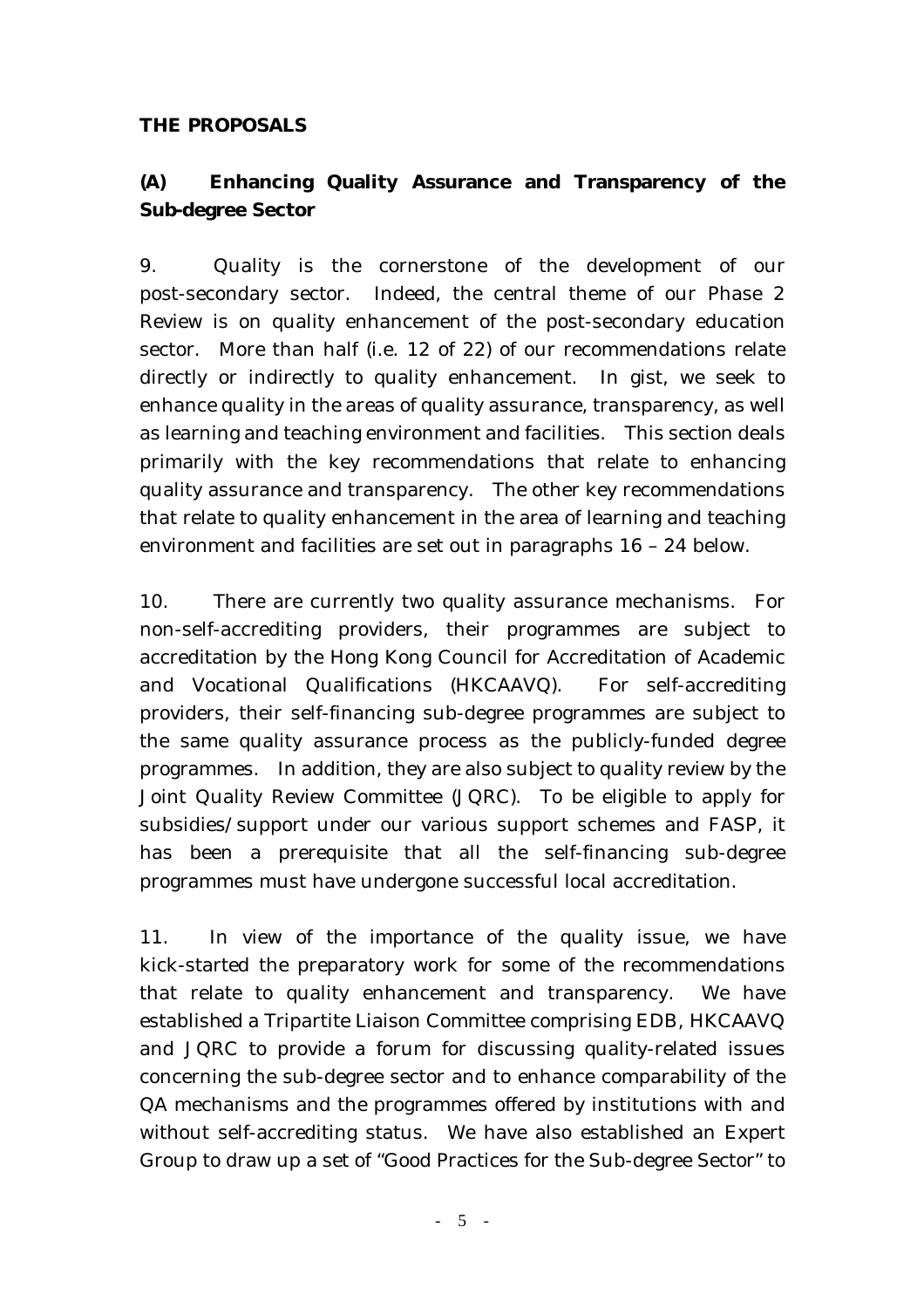promote sharing of good practices and provide references for the sub-degree sector.

12. In view of the public concern that fierce competition for students may cause some providers to admit indiscriminately students who do not meet minimum entry standards (such as a pass in English in HKCEE) and even relax exit standards, we recommend that both HKCAAVQ and JQRC should be asked to strengthen the quality assurance process for both the providers and their programmes. For instance, we would work in partnership with HKCAAVQ and JQRC to facilitate the development of options such as promulgating clear minimum admission requirements and making it mandatory for providers to follow; requiring providers to submit annual report on student admission and performance; and ensuring providers will strengthen learning support for students admitted on special consideration.

13. Enhancing transparency is an effective way for the public including the media to monitor the quality of education. We set up an information portal for the sub-degree sector in June 2007 to provide detailed and easily accessible information on individual course providers and their programmes to enable students to make better informed choices regarding their studies. The information includes teaching and non-teaching facilities provided by the institutions, qualifications of teaching staff, teacher-student ratio, professional recognition of programmmes, etc. We would strengthen this information portal by providing more detailed information on the sub-degree programmes as well as articulation and employment statistics of sub-degree graduates of individual providers. We would also encourage HKCAAVQ and JQRC to step up publicity efforts to increase public understanding of their QA work and achievements.

# **(B) Enhanced Recognition to Sub-degree (particularly AD) Students for Civil Service Appointment Purpose**

14. Sub-degree qualifications are standalone and valuable qualifications. Both HD and AD prepare graduates for both work and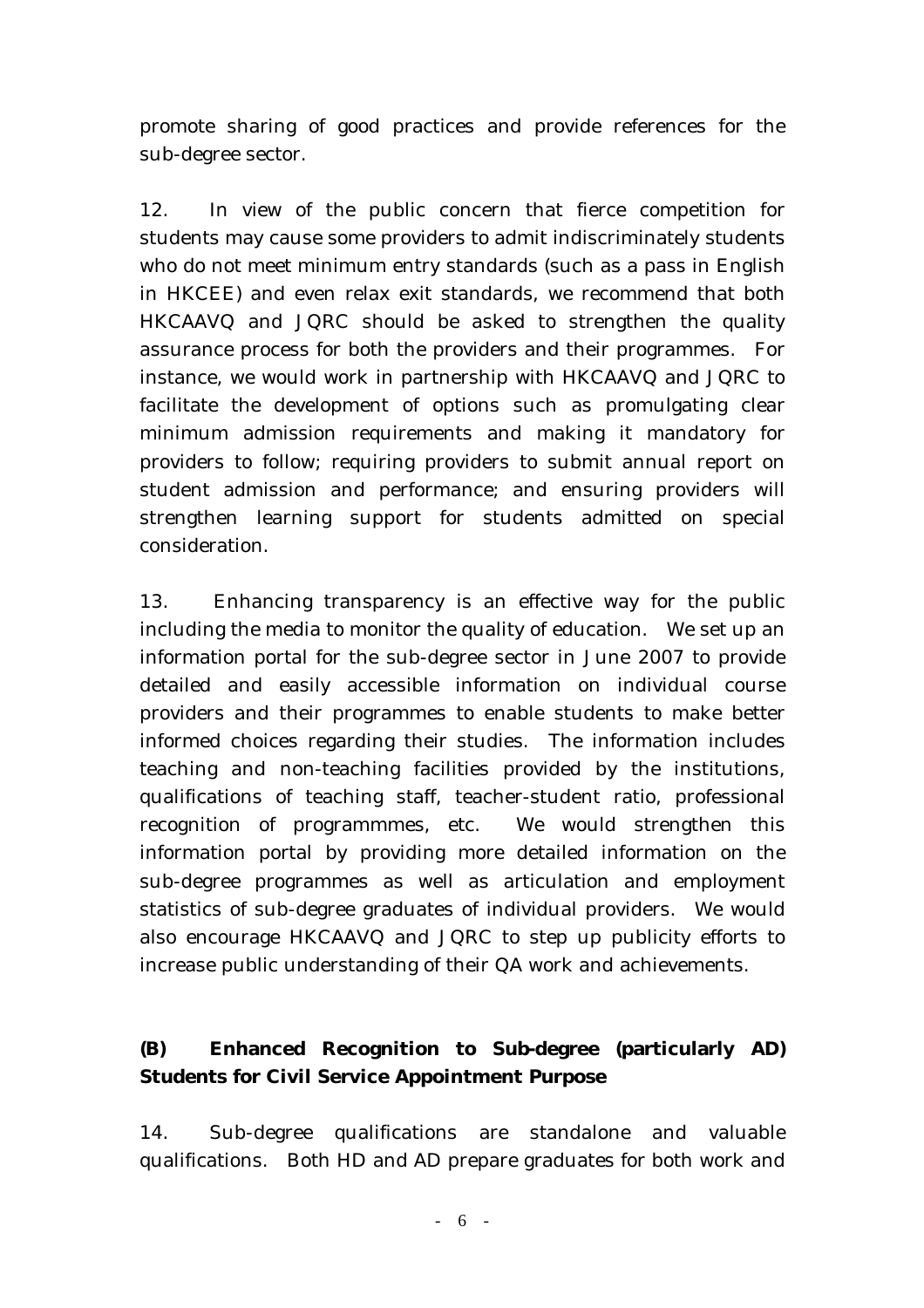for further studies. The HD qualification, which has a history of more than 35 years, has fared much better than AD in terms of recognition by employers. AD, on the other hand, only has a history of around seven years in Hong Kong and is less understood by employers. It has also been misperceived by many students as solely a bridging qualification to further studies. We consider that the Government should, in conjunction with the providers, intensify publicity efforts to promote better understanding and recognition of AD qualification for employment purpose.

15. We recommend that the Government should continue to take the lead in enhancing recognition for AD qualification. Specifically, we would clearly articulate the following messages to the public –

- (a) We would emphasize once again in our public message that, for civil service appointment purpose, AD qualification is broadly equivalent to that of HD qualification.
- (b) AD holders appointed to civil service jobs requiring HD qualification will be remunerated at the same level, which is set at MPS Pt. 13 (currently at \$17,935 per month) as the benchmark.
- (c) For the avoidance of doubt, in addition to (b) above, we will also make it clear to the public that AD holders are also eligible to apply for government posts requiring academic qualifications below HD level, such as matriculation and HKCEE levels, subject to the fulfillment of language proficiency requirements.
- (d) AD holders who are appointed to civil service disciplined services ranks with multiple entry points, and whose minimum qualification requirements are pitched at matriculation or below, will be granted additional salary points on top of the benchmark pay of the rank. For instance, an AD qualification holder appointed as a police inspector will be given an entry salary point of PPS Pt. 24 (\$28,845), as opposed to PPS Pt. 23 (\$27,980) for a matriculation holder and PPS Pt. 25 (\$29,715) for a degree holder.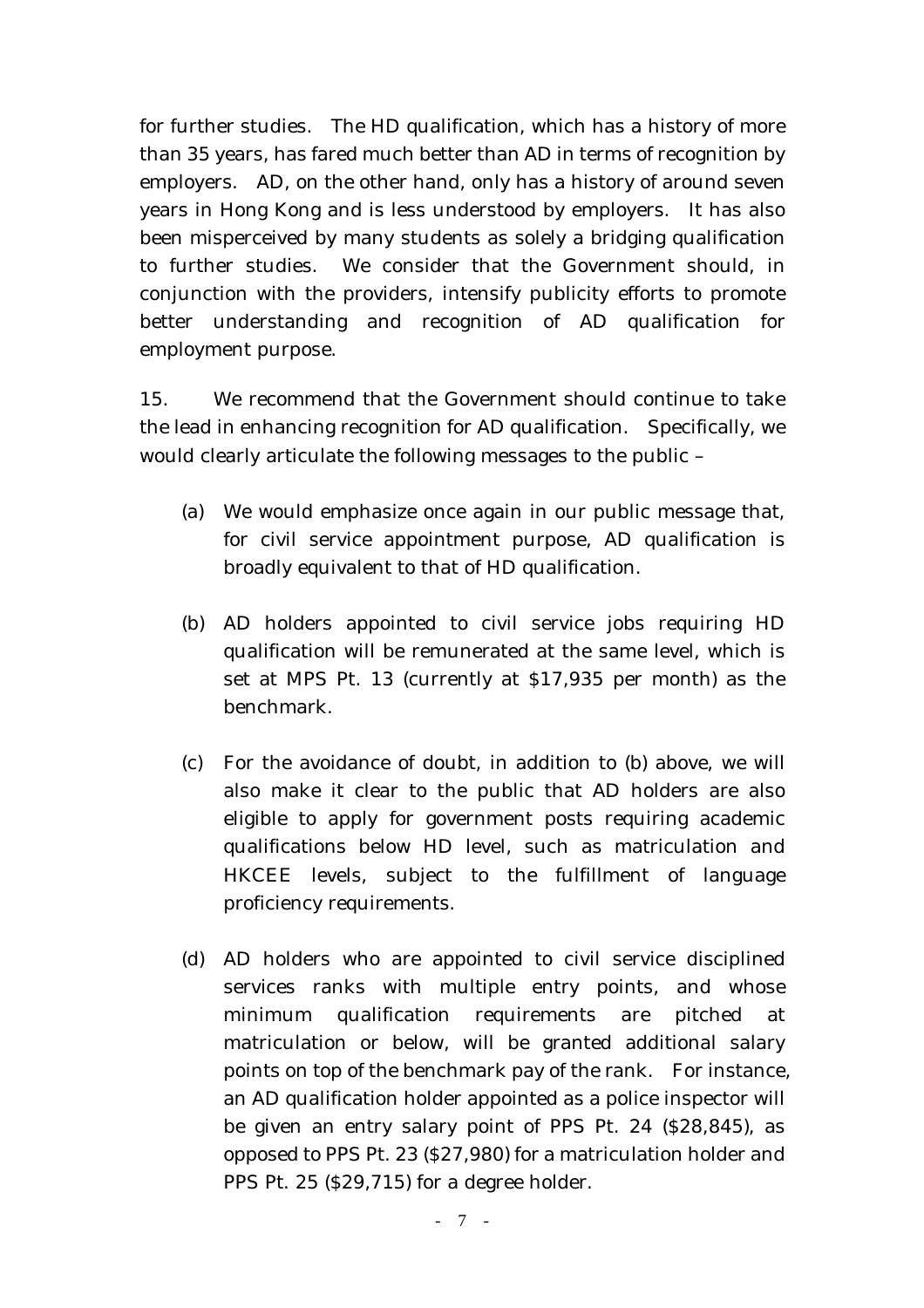(e) We would explore whether AD holders can apply for some of the civil service grades that currently only accept degree holders, either as normal or sub-entry requirement. Currently, Analyst/Programmer II is the only degree grade accepting AD as sub-entry requirement.

# **(C) Gearing the Existing Support Measures Towards Quality Enhancement**

16. Established in 2001 and 2002 respectively, the SLS and LGS have not just contributed to the robust development of the post-secondary education sector, but also provided students with decent learning environment. The LGS, for instance, provides prime sites at nominal premium for the construction of purpose-built campuses, which is essential to the provision of quality education in a post-secondary setting. In line with our objective to facilitate the consolidation of the sector and to address concerns about the standard of campus facilities provided by some institutions, particularly those operating in commercial premises, we consider that the SLS and the LGS could be modified such that they would support quality enhancement and improve students' learning experience.

17. To this end, we recommend that the SLS and LGS should be modified so that institutions may, without the need to provide additional student places<sup>1</sup>, apply for land at nominal premium and/or interest-free loans for –

- (a) providing or enhancing teaching and other ancillary facilities (e.g. library, laboratories, student guidance/career counseling centres, etc) which serve to enhance the learning experience of and support for students; and/or
- (b) reprovisioning existing college campuses operating in sub-optimal environment.

 $\overline{a}$ 1 Approval under the existing SLS and LGS are linked to and dependent on the provision of sub-degree places. The institutions concerned must also operate on a non-profit-making basis.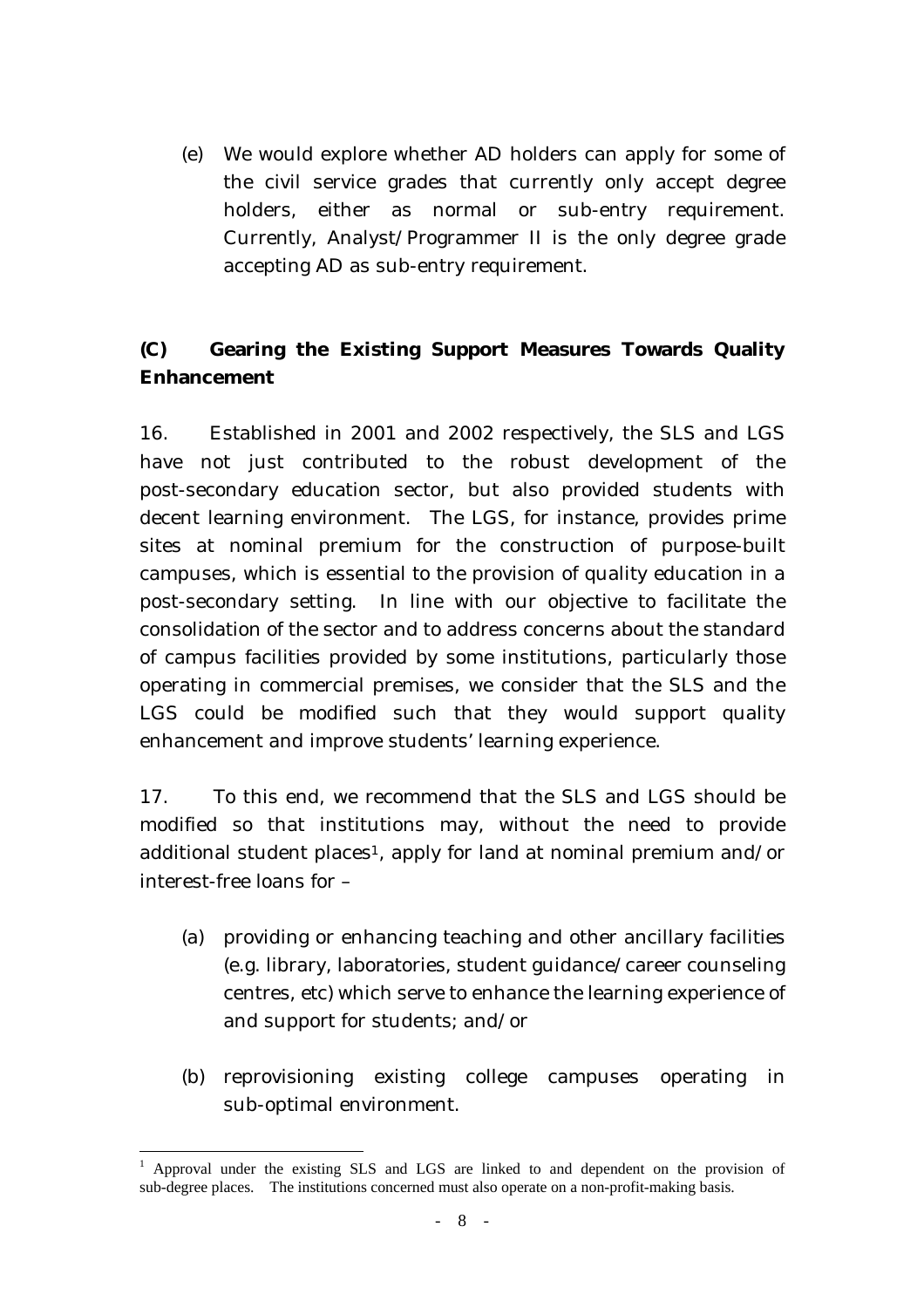18. In addition, having regard to the interests expressed by some institutions in using or converting vacant primary/secondary school premises for post-secondary education use especially those that are conveniently located and readily accessible, we propose to make available suitable vacant school premises for institutions to operate post-secondary programmes.

19. Under the modified SLS, institutions may apply for interest-free loans to provide/enhance teaching and student facilities at their existing premises, or to refurbish vacant school premises allocated to them to enhance students' learning environment, instead of applying for new land to build new campuses. Furthermore, under the modified LGS, land grant will be approved more sparingly. For instance, approval may be given if the applicant can come up with a sound vision and viable business plan which aim at developing a post-secondary institution into a degree-awarding institution or in the longer term a private university. We would encourage the post-secondary institutions to use vacant school premises to operate sub-degree programmes, thereby obviating the need for granting new land at nominal premium under the LGS. Hence, with suitable modifications, the LGS and SLS could play a pivotal role in driving the consolidation and quality enhancement of the sector.

20. The Chief Executive in Council approved on 14 May 2002 the delegation of authority to the Principal Official responsible for land policy to grant sites by private treaty under the LGS to self-financing post-secondary education institutions, provided that the Secretary for Education (SED) is satisfied that the basic terms and conditions of such land grants fall within the policy of enhancing the quality of self-financing post-secondary programmes. As the modified LGS would continue to support quality enhancement and is in line with the objective of improving students' experience by providing optimal campus facilities for the operation of self-financing post-secondary programmes, we will continue to exercise the authority delegated to us in 2002 when processing future land grants under the modified LGS. Regarding the modified SLS, we would submit the proposal to the Finance Committee (FC) of the Legislative Council (LegCo) for approval.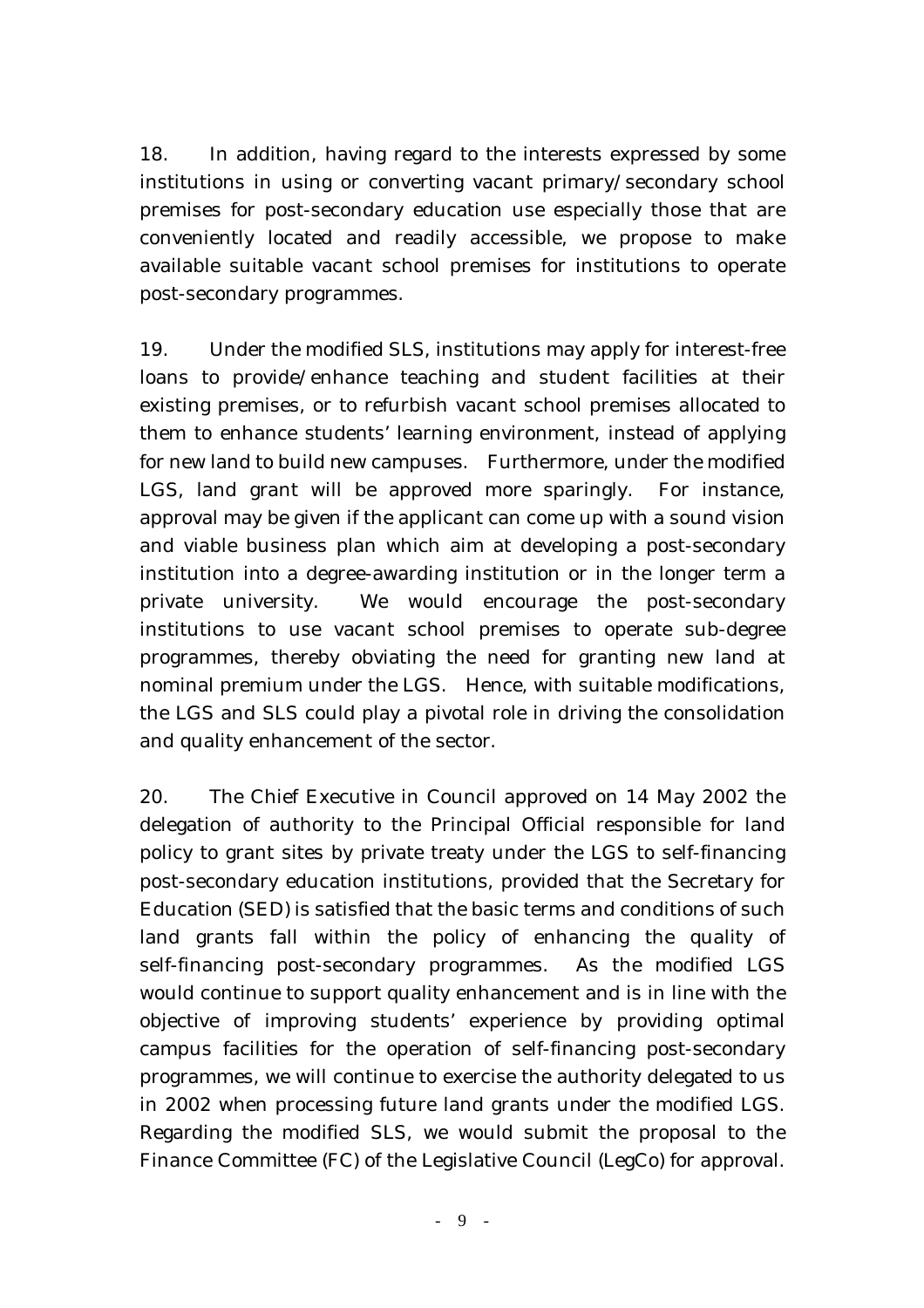## **(D) Launching a Quality Enhancement Grant Scheme**

21. Both the SLS and LGS are targeted at the provision and enhancement of physical facilities. In line with the policy direction to promote quality enhancement of the sector, we see merits in strengthening our support for students of self-financing post-secondary programmes by providing one-off grants to institutions to support worthwhile initiatives dedicated to quality enhancement.

22. In this regard, subject to approval by FC, we propose to launch a Quality Enhancement Grant Scheme (QEGS) of \$100 million over a period of three years from 2008/09 academic year onwards to fund worthwhile one-off non-works projects that could help enhance the quality of teaching and learning of sub-degree programmes.

## **(E) Extension of Loan Repayment Period of Medium-term Loans under SLS**

23. Under the SLS, self-financing institutions which have borrowed interest-free loans from the Government have to repay their loans within 10 years. As a result, institutions concerned have to reserve a significant portion of the tuition fees received (being their main source of income) in the first 10 years for loan repayment, thus leaving fewer resources to programme delivery and quality enhancement. Sub-degree students have complained that the arrangement is unfair to them when the normal life-span of a building is 40 years or more. They have thus requested the Government to extend the loan repayment period to say, 20 years, so as to relieve the financial burden on the institutions and enable them to devote more resources to improving the quality of teaching and learning. Some have even asked the Government to waive the loans taken out by the institutions.

24. In view of the grave concerns expressed by sub-degree students and legislators, we recommend that , subject to FC's approval, we should allow borrowing institutions with proven financial difficulties to apply for an extension of the loan repayment period to up to 20 years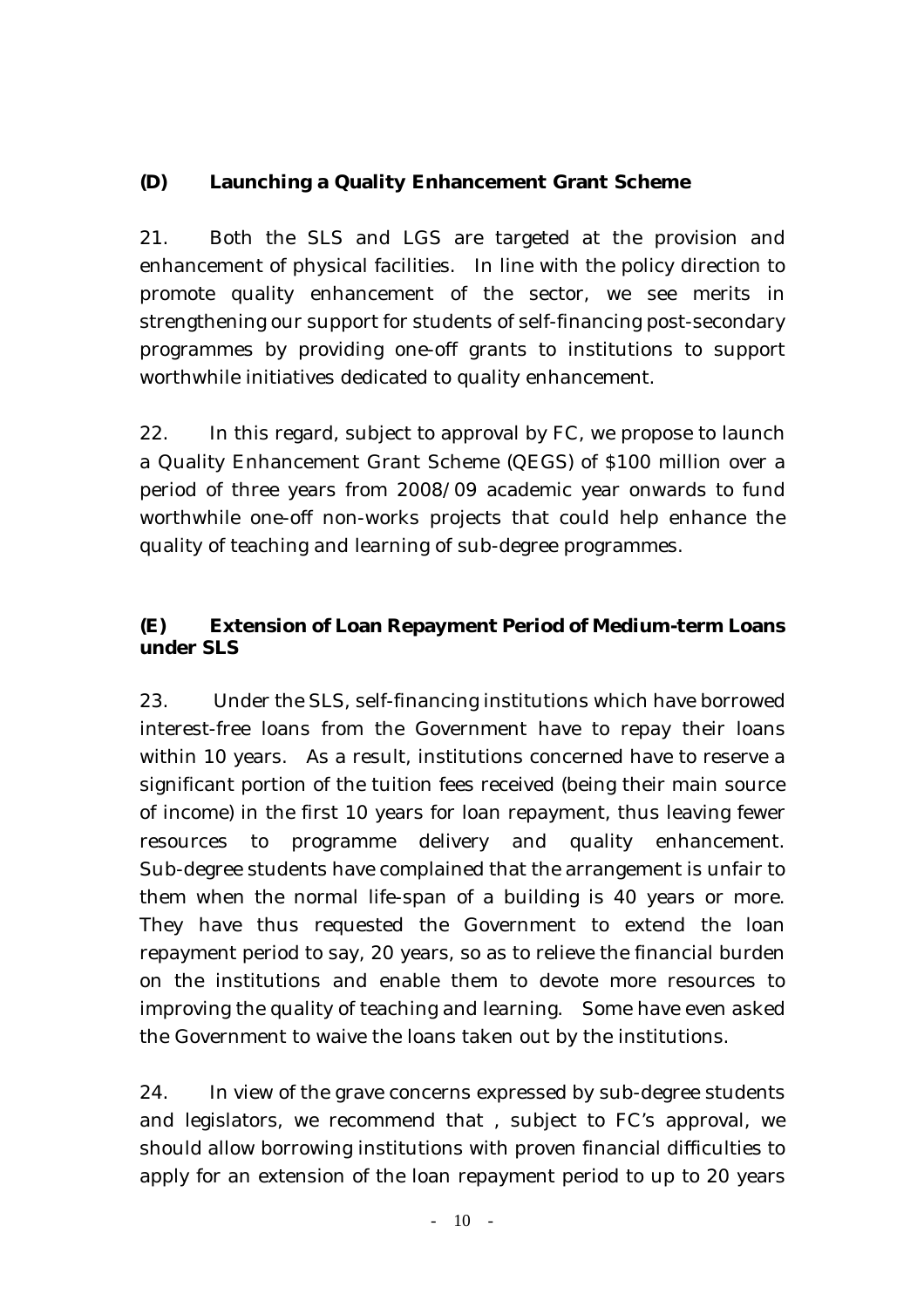with interest payment at the no-gain-no-loss interest rate (pitched at 3.632% per annum as at February 2008, and subject to revision from time to time) after the first 10 years. Each application will be considered on its own merit and subject to the scrutiny by the Vetting Committee (set up in 2001 to consider SLS applications and make recommendation to SED). The concession would not apply to new loans to be granted under the SLS as the borrowers should plan carefully their repayment ability before borrowing to improve facilities.

## **(F) Further Improving the Financial Assistance Scheme for Post-secondary Students (FASP)**

25. Currently, students of self-financing post-secondary programmes are eligible to apply for means-tested grant to meet tuition fees and academic expenses. However, unlike their publicly-funded counterparts, students of self-financing programmes are not eligible for means-tested loans to cover their living expenses. Instead, they may apply for non-means-tested loans at a much higher interest rate<sup>2</sup> to meet such expenses. This may pose a heavy repayment burden on students of self-financing sub-degree programmes, who usually come from less well-off families and earn less after graduation as compared to university graduates. We see the need to further strengthen our support for students of such programmes, thereby alleviating their financial burden and putting them largely on par with their publicly-funded counterparts.

26. Accordingly, we recommend that means-tested loans (currently pitched at a maximum of \$34,770 per student per annum) should be provided to self-financing post-secondary students to cover their living expenses based on the same terms and conditions as those under the Tertiary Student Finance Scheme for Publicly-funded Programmes

 $\overline{a}$ 

<sup>&</sup>lt;sup>2</sup> Non-means-tested loans are offered at the no-gain-no-loss interest rate plus 1.5% risk adjustment factor upon drawdown, with the interest rate pitched at 5.132% per annum as at end February 2008; while the means-tested loans are interest-free during the study period and charges only 2.5% per annum during the repayment period.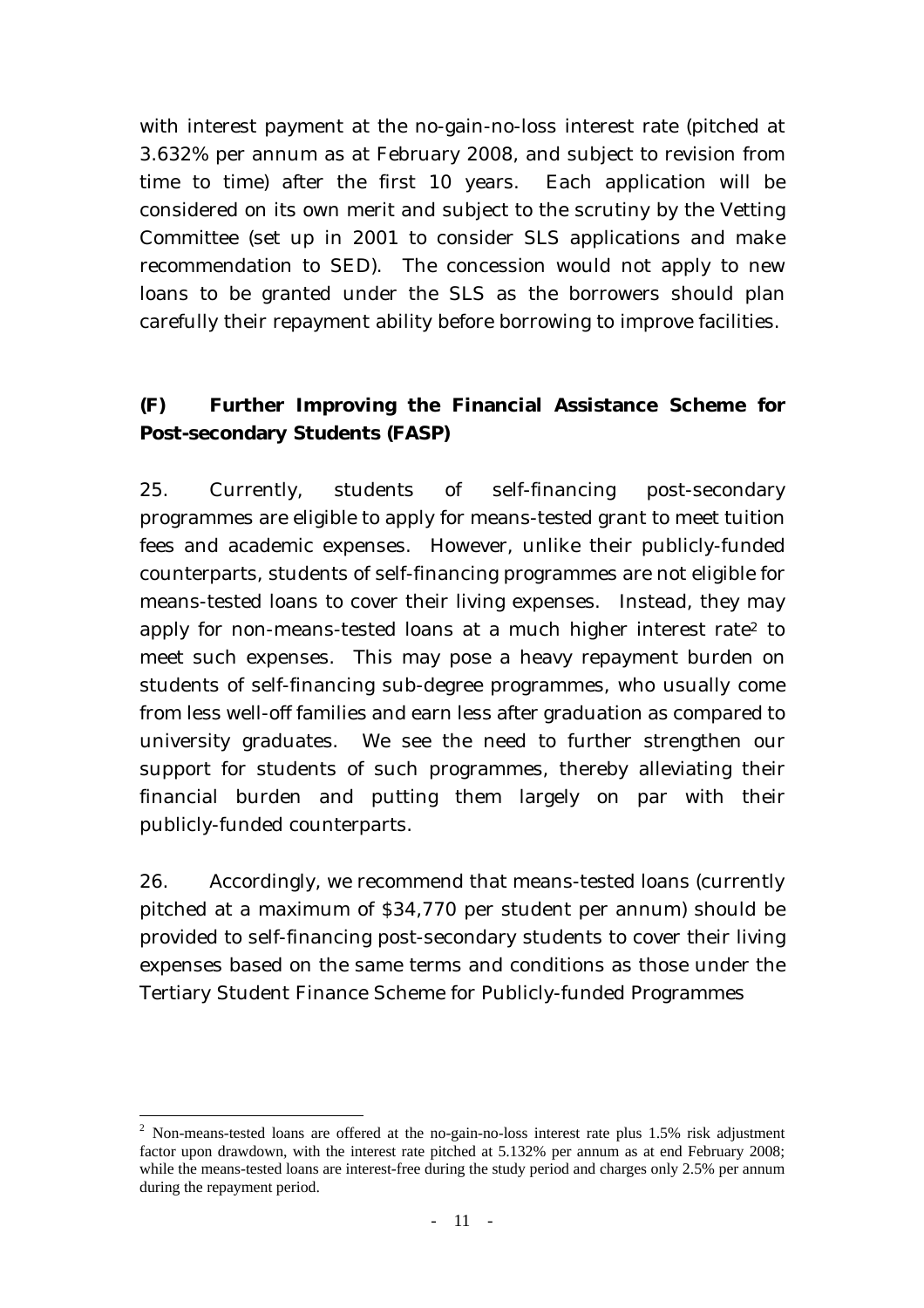(TSFS).3 The loan will be interest-free during the study period, and will be interest-bearing at 2.5% per annum during the five-year repayment period. The proposal would bring major relief to the students, particularly at times of high interest rates. Assuming an interest differential of 2.632% as at end February 2008, for instance, the interests so saved would amount to about 15% of the total amount of loans borrowed.4

# **(G) Expanding Articulation Opportunities by Extending FASP to Sub-degree Graduate Pursuing Self-financing Degree or Top-up Degree Studies**

27. To speed up the provision of articulation opportunities, the SC has recommended and the UGC has agreed to bring forward the creation of all the 1 927 committed senior year undergraduate places at intake level (year 2) in UGC-funded institutions by the 2008/09 academic year (i.e. 960 new places on top of the 967 places provided by the 2007/08 academic year). While we appreciate that sub-degree graduates prefer furthering their studies at UGC-funded institutions, there is, realistically, a limit to which the Government (and for that matter the institutions themselves) can expand the provision of articulation places in publicly-funded institutions within a short period of time. We consider that the self-financing sector can play a pivotal role in meeting the articulation aspirations of a good portion of the sub-degree graduates. However, the present policy is that sub-degree graduates who wish to further or "top-up" their studies in locally-accredited self-financing degrees programmes are not eligible for financial assistance under the existing FASP. They may only apply for non-means-tested loans to cover the tuition fees of top-up studies. To enhance the articulation opportunities of sub-degree graduates, we

<sup>&</sup>lt;sup>3</sup> Formerly called the Local Student Finance Scheme (LSFS), the TSFS provides means-tested financial assistance to needy full-time students who take up an exclusively UGC–funded student place or exclusively publicly-funded student place of a recognized course at the Hong Kong Institute of Vocational Education, the Prince Philip Dental Hospital and the Hong Kong Academy of Performing Arts. Under TSFS, means-tested loans provided to publicly-funded sub-degree students should be repaid in 20 quarterly installments within five years after he/she was graduated or ceased to be a student of the institution.

 $4$  As the interest rate of means-tested loans (2.5%) is much lower than that of the non-means-tested loans (assumed at 5.132%) currently provided, we estimate that with the provision of means-tested loans, a student can save around \$8,000 for interests during the five-year repayment period, i.e. about 15% of the average loan amount (about \$54,000) taken by students for living expenses for two years.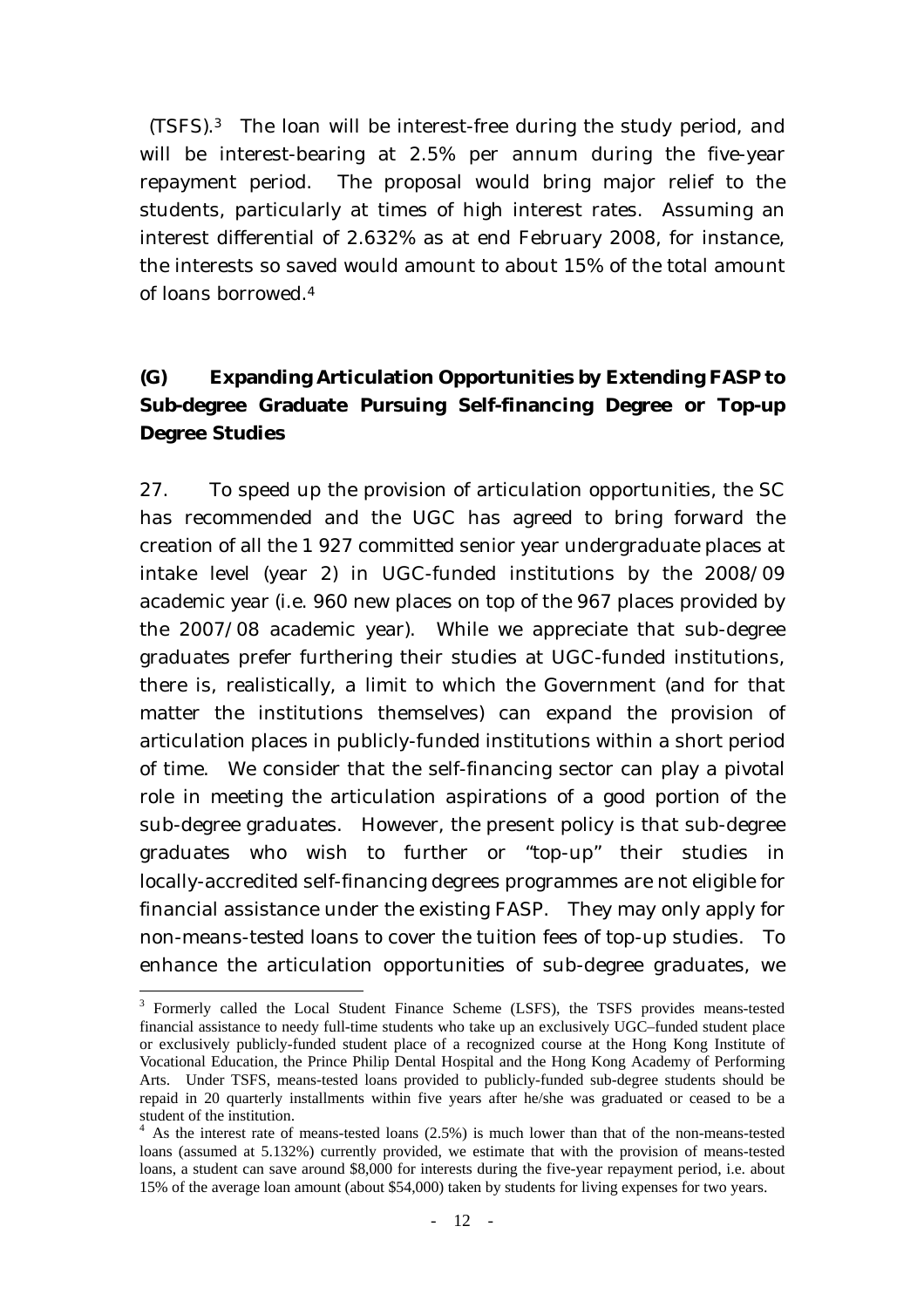recommend extending FASP to cover sub-degree graduates studying self-financing locally-accredited degree or top-up degree programmes (simply termed as top-up degree studies in subsequent paragraphs). Besides providing the much needed assistance to sub-degree graduates pursuing top-up degree studies, the proposal would help foster the development of a self-financing degree sector in Hong Kong.

28. To ensure that public resources are dedicated to supporting sub-degree graduates pursuing quality top-up degree studies, we consider it imperative to put in place measures to uphold the quality and standards of the self-financing top-up degree studies if FASP is to be extended. Therefore, as a matter of principle, we propose that FASP should only be made available to eligible students who pursue full-time locally-accredited self-financing top-up degree studies. The estimated number of beneficiaries under FASP is about 18 500 in the 2007/08 academic year. The proposed extension of FASP to cover top-up degree studies is expected to benefit an additional 1 200 students in the 2008/09 academic year rising to about 6 700 in the 2012/13 academic year.5

#### **IMPLICATIONS OF THE PROPOSALS**

29. The financial, civil service, economic, and sustainability implications of the proposals are set out at **Annex B**.

30. The proposals are in conformity with the Basic Law, including the provisions concerning human rights. They have no productivity and environmental implications.

#### **PUBLIC CONSULTATION**

 $\overline{a}$ 

B

31. The SC comprises representatives of the service providers,

<sup>&</sup>lt;sup>5</sup> If the proposed improvements to FASP are implemented, eligible top-up degree students can apply for means-tested grant for tuition fee and academic expenses, means-tested loan for living expenses, and non-means-tested loan under the NLSPS.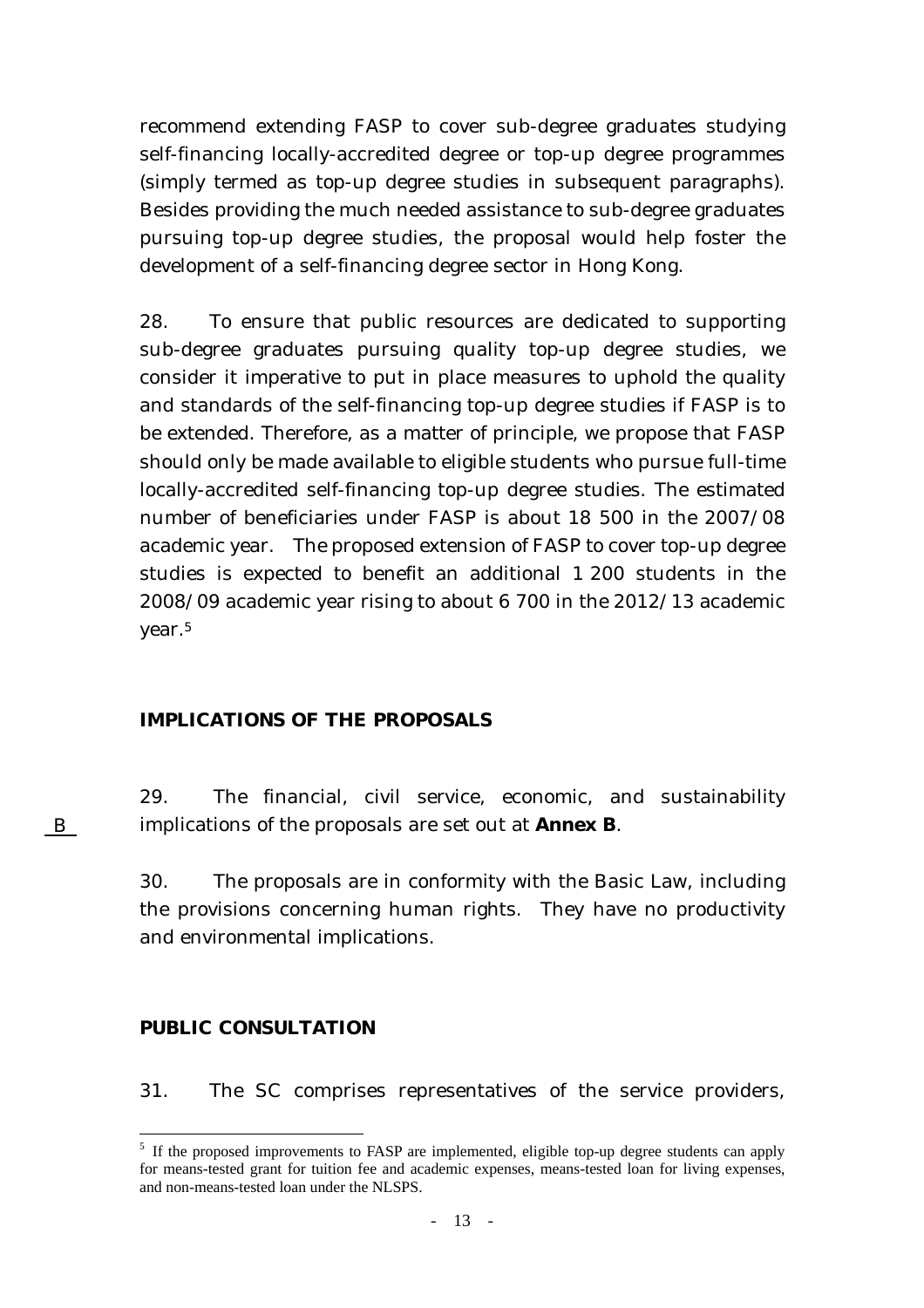quality assurance agencies and members of the business community. It is expected that the proposals would generally be welcomed by the institutions concerned. During the course of Phase 2 review, EDB has also met extensively all the key stakeholder groups, including the Federation of Continuing Education in Tertiary Institutions and the main student concern group, and attended the meetings of the LegCo Panel on Education to discuss the issue. As with the Phase 1 Review, we will consult the LegCo Panel on Education upon release of the Phase 2 Review Report on 14 April 2008.

## **PUBLICITY**

32. A press release has been issued on 10 April 2008. We will consult the LegCo Panel on Education on the package of improvement measures on 14 April 2008. We will also make available a spokesman to handle media enquiries and arrange a press conference.

#### **BACKGROUND**

33. In the 2000 Policy Address, the Chief Executive announced that within ten years, 60% of our senior secondary school leavers would receive tertiary education. In support of this policy, we have been focusing our efforts and support measures to foster the provision of locally-accredited self-financing post-secondary programmes. The post-secondary education participation rate has increased from about 33% in 2000/01 to 66% in 2005/06, and stabilised at over 60% in the 2006/07 academic year.

34. Against this background, the then Education and Manpower Bureau (EMB) has initiated a Review of the Post-secondary Education Sector in 2005 to take stock of developments and to map out the way forward. The Review was overseen by a Steering Committee (SC) established by EMB, comprising representatives of service providers, quality assurance agencies and members of the business community.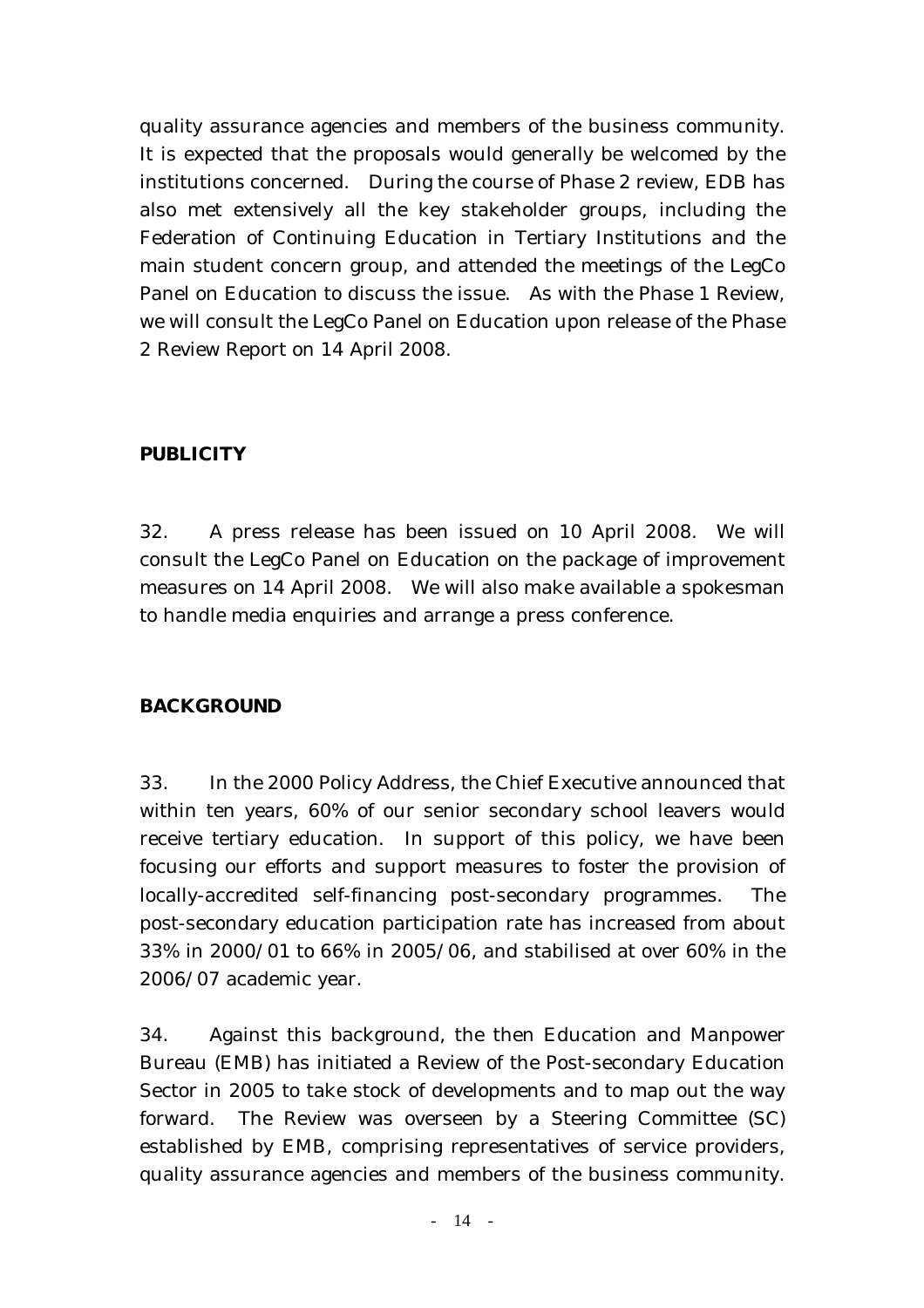Phase 1 of the Review was completed in March 2006 and a report has been published for public consultation. Taking into account views expressed on Phase 1 of the Review, the SC conducted Phase 2 of the Review from September 2006 to December 2007. Apart from the seven recommendations with major policy and financial implications as set out in paragraph 1 of this paper, the SC has also recommended a number of measures aiming to improve the quality and transparency of the self-financing institutions and their programmes; enhance the employability of sub-degree graduates; update the legislative framework; as well as strengthen collaboration among the institutions and business sector and between the quality assurance agencies responsible for sub-degree programmes.

## **ENQUIRIES**

35. For enquiries about this brief, please contact Mr Daniel CHENG, Principal Assistant Secretary (Further Education), at 3540 7471.

**Education Bureau 10 April 2008**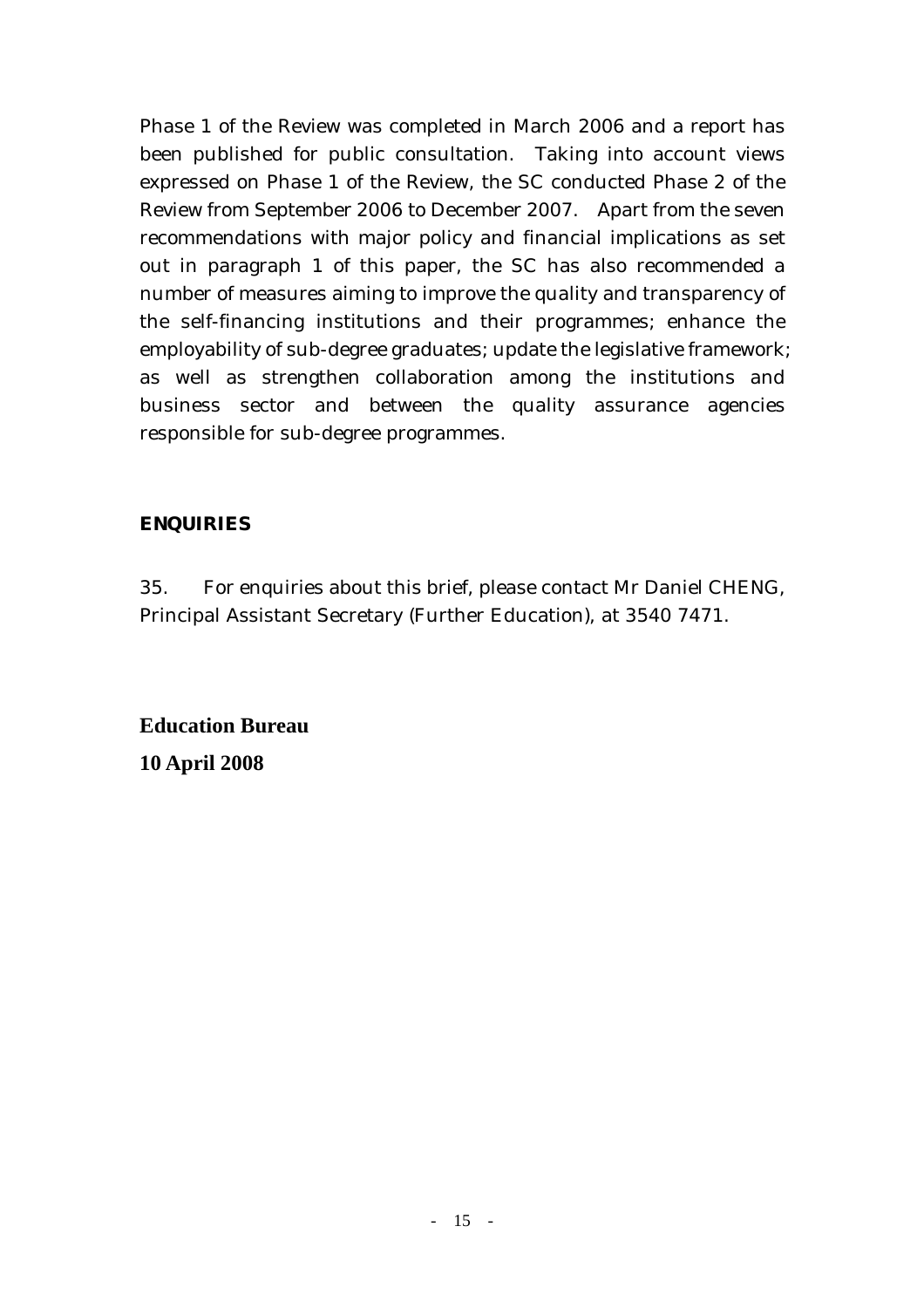**Annex A** 

# **REPORT OF THE PHASE TWO REVIEW OF THE POST SECONDARY EDUCATION SECTOR**

## **Executive Summary**

## **Background**

Since the announcement in the 2000 Policy Address of the policy objective of enabling 60% of our senior secondary school leavers to receive post-secondary education by 2010, we have witnessed not only a substantial increase in the post-secondary education opportunities but also a wider choice of progression pathways available to our younger generation. We now have a vibrant and dynamic post-secondary education sector in Hong Kong.

2. To take stock of the development of the post-secondary education sector and map out future directions for development, the then Education and Manpower Bureau (EMB) initiated a Review of the Post-secondary Education Sector in 2005. The Review has been conducted in two phases and overseen by a Steering Committee (SC) chaired by EMB and comprising representatives of service providers and quality assurance agencies as well as members of the business community. Phase 1 of the Review was completed in March 2006 and a report has been published for public consultation.

3. Taking into account the views received during the public consultation exercise, the SC conducted Phase 2 of the Review from September 2006 to December 2007.

## **Outcome of the Phase 1 Review**

4. Phase 1 of the Review confirmed that our 2000 policy objective of increasing post-secondary education opportunities for secondary school leavers continued to command support. While accepting that the sub-degree sector was predominantly a self-financing sector, some commented that the Government should step in where there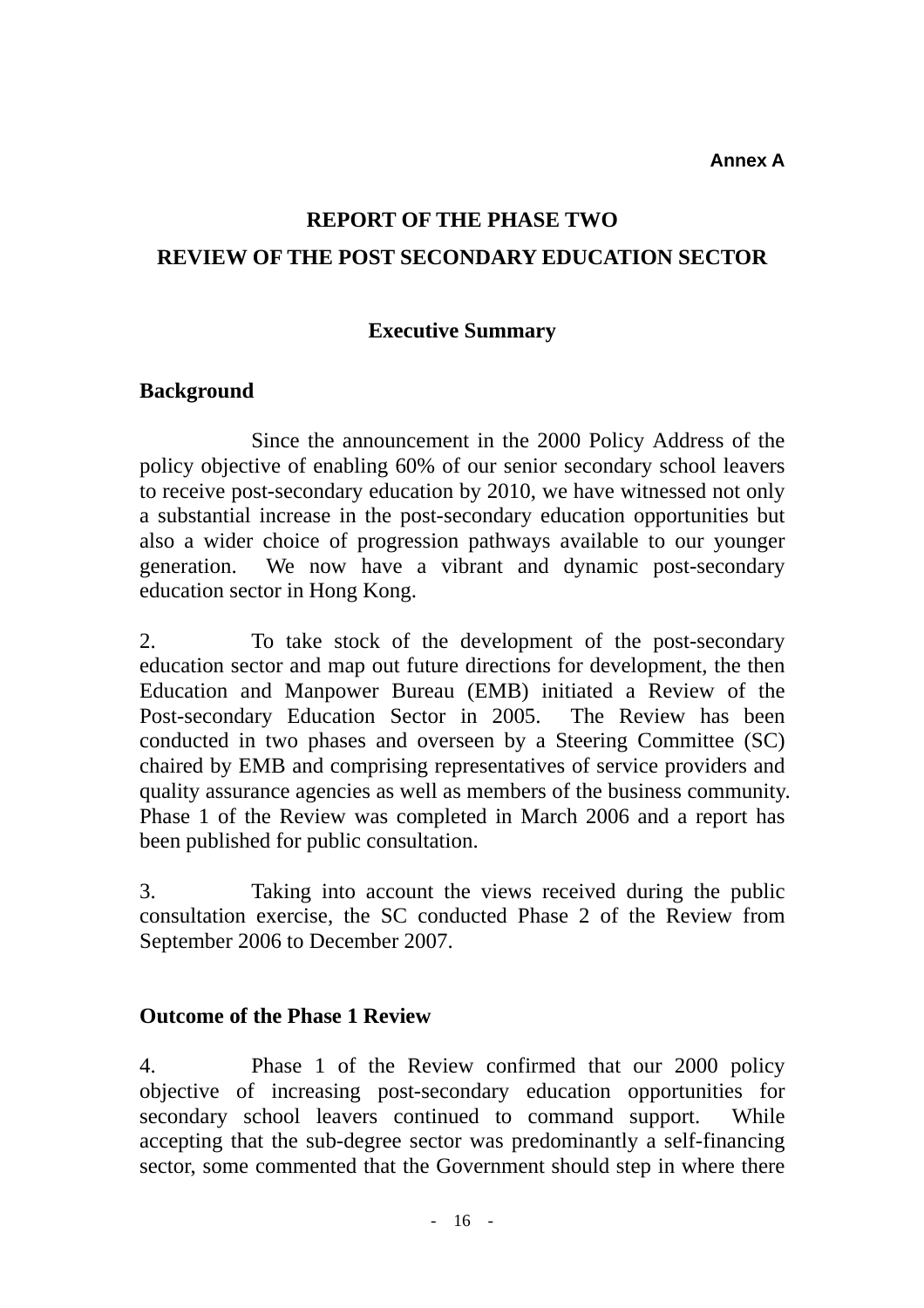were market inefficiencies or failures. Specifically, they considered that the Government should address concerns that over-expansion of the self-financing sub-degree sector has led to excessive competition and hence decline in the quality of post-secondary education. There were also concerns about the lack of recognition of the Associate Degree qualification by employers and poor articulation opportunities for sub-degree graduates. While most students welcomed the improvements to the Financial Assistance Scheme for Post-secondary Students (FASP) introduced in the 2006/07 academic year, they demanded the provision of means-tested loans for living expenses and extension of FASP to cover top-up studies. There were also calls from students and institutions for an extension of the 10-year repayment period of the interest-free start-up loans so that more resources can be directed towards teaching and learning.

# **Development of the Self-financing Post-secondary Education Sector**

5. The SC has taken stock of the development of the post-secondary education sector since 2000. The development of a self-financing post-secondary sector not only injects diversity into our higher education system, but also provides a channel for all sectors of the society to contribute wisdom, resources and efforts for the benefit of students. This development is not unique to Hong Kong. Economies around the world and particularly those in Asia have been actively developing their private higher education sector.

6. In Hong Kong, our private sector has responded enthusiastically to the 2000 policy objective. The total supply of self-financing sub-degree places has increased by nine-fold during the period from the 2000/01 to 2005/06 academic years. At the same time, there is an enthusiastic demand for sub-degree education, as evidenced by the over-enrolment from the 2000/01 to 2004/05 academic years. As a result, the "participation rate", which reflects the availability of education opportunities to our 17-20 age cohort, has doubled in five years from 33% to 66%. After a period of robust development in the first five years, it is observed that the self-financing sub-degree sector has entered into **a period of consolidation** starting from the 2005/06 academic year, with the number of course providers stabilising at 20 and the participation rate maintaining at slightly above 60%. Moreover, in view of some surplus places recorded in the 2005/06 academic year, the self-financing sub-degree sector has responded by slowing down the growth in the planned provision of sub-degree places and offering a greater variety of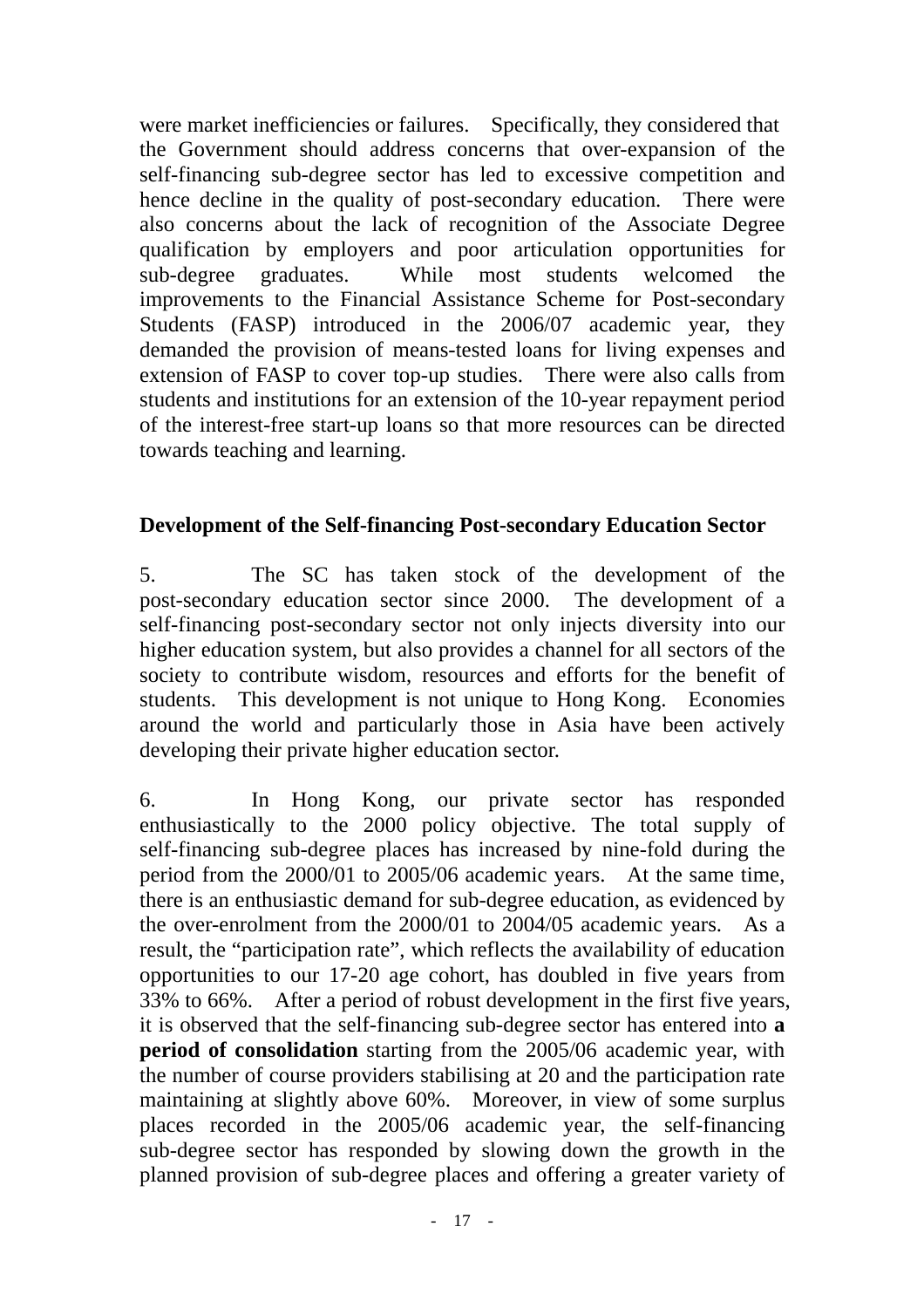programmes to meet the diverse education needs of students. It is also worth noting that in parallel with the robust development of the sub-degree sector, a self-financing degree sector is also emerging in Hong Kong.

# **Major Recommendations of the Phase 2 Review**

7. Taking into account the views received in Phase 1 of the Review, the SC has identified a number of key issues that need to be addressed in Phase 2, and made 22 recommendations (at **Enclosure**) aiming at promoting the quality and transparency of the sector as well as enhancing the learning experience, employability and articulation opportunities of sub-degree students. In this regard, the SC considers that the Government has an instrumental role to play in facilitating the healthy and sustainable development of the post-secondary education sector as such development is pivotal to maintaining the quality of our human capital and competitiveness.

# *(a) Defining and Differentiating the Sub-degree Qualifications (Recommendations 1 and 2)*

8. Sub-degree qualifications, including Associate Degree (AD) and Higher Diploma (HD), are valuable qualifications in a knowledge-based economy. They are expected to play an even more important role in preparing our senior secondary school leavers for employment following the implementation of the new academic structure for secondary and higher education  $(3+3+4)$ . However, the SC recognizes that the co-existence of AD and HD has created some confusion to the public and employers, and noted that some have doubted the value of AD as a standalone exit qualification. Whilst reaffirming the value of both qualifications in preparing students for work and further studies, the SC considers that **AD and HD should be better defined and differentiated** to provide better guidance to institutions in curriculum planning and students in choosing programmes. Whilst AD and HD should share some commonalities such as quality assurance mechanisms and exit standards, they should also have distinct and differentiated characteristics in such areas as programme objectives, curriculum design and learning outcomes. The SC recommends that the Government should officially promulgate **Common Descriptors for HD and AD** for observance by the service providers and quality assurance (QA) agencies, and step up efforts in changing the misconception about AD in the society.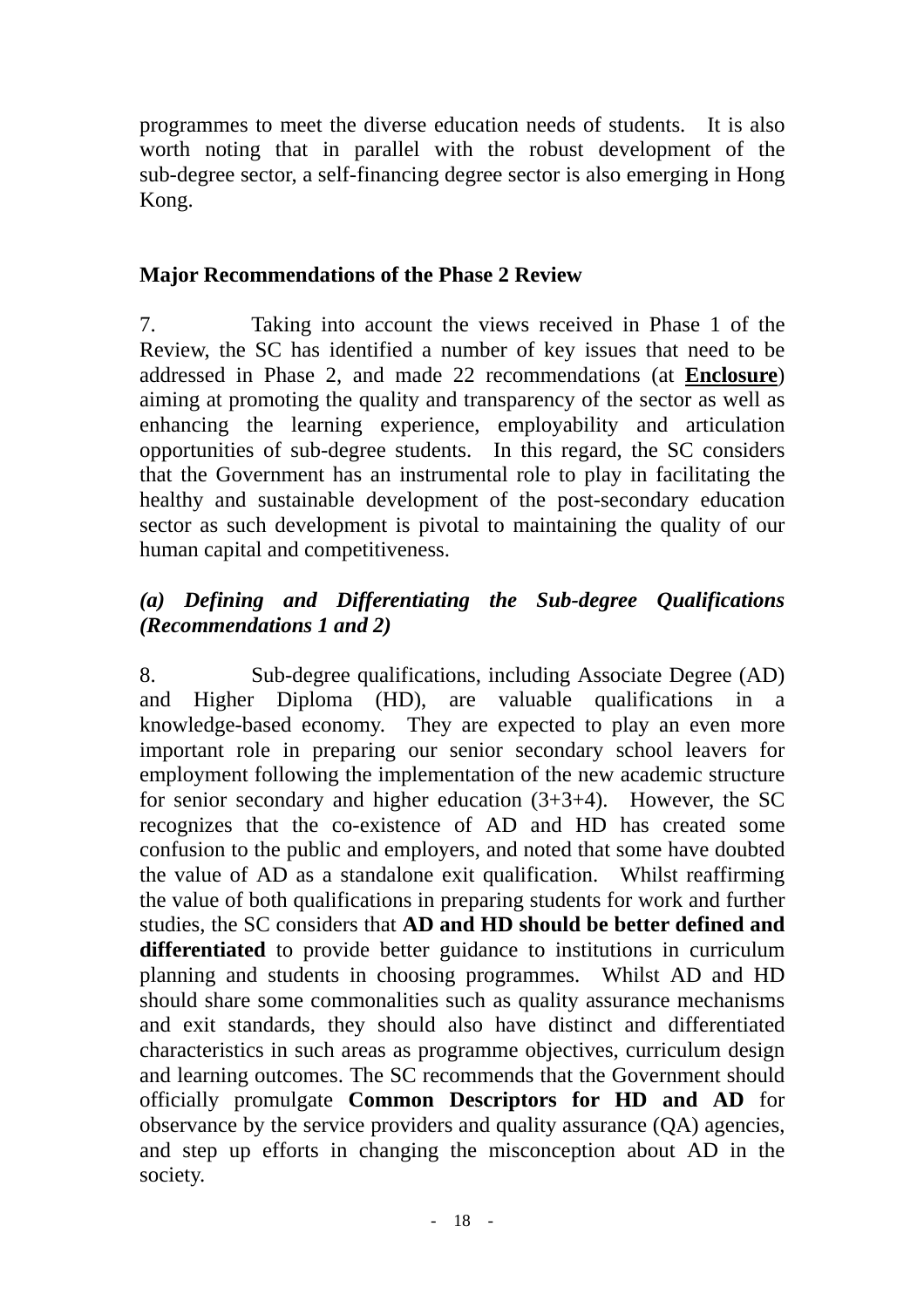# *(b) Enhancing Quality and Transparency of the Sub-degree Sector (Recommendations 3 to 7)*

9. Quality is the cornerstone of the development of our post-secondary education sector. This is also an area of major public concern following the robust development of the sector in the past few years. The SC notes the co-existence of two QA mechanisms that are applicable to self-accrediting and non-self-accrediting institutions respectively. To facilitate a more structured dialogue among the QA agencies of the sub-degree sector, the SC recommends that a **Tripartite Liaison Committee** comprising the Education Bureau (EDB), the Joint Quality Review Committee (JQRC) and the Hong Kong Council for Academic Accreditation & Vocational Qualifications (HKCAAVQ) should be established and meets regularly to discuss quality-related issues concerning the sub-degree sector. Through this channel, the JQRC and HKCAAVQ will be asked to strengthen the QA mechanisms for both the providers and their programmes, paying particular attention to entry and exit standards. Meanwhile, the SC sees merits for the JQRC and the HKCAAVQ to step up their publicity efforts so as to increase public understanding of their QA work and achievements. To reinforce the QA efforts and encourage institutions to achieve excellence, the SC recommends that a set of **"Good Practices for the Sub-degree Sector"**  should be drawn up in consultation with the stakeholders to set out general principles and desirable QA practices for reference by the institutions and the QA agencies. To take this forward, the SC recommends that an expert group comprising distinguished academics and QA experts should be formed to help draw up a set of draft "Good Practices" for consultation with the course providers.

10. Given the number and diversity of sub-degree programmes offered by the sector, the SC considers it imperative to provide more detailed and easily accessible information on individual course providers and their programmes so that students can make better informed choices regarding their studies. To this end, the SC recommends that a dedicated and comprehensive **information portal for the sub-degree sector,** providing institution- and programme-specific information, should be launched by the Government with input and support from the institutions. It is expected that the portal will greatly enhance the transparency of the self-financing post-secondary institutions and their accredited programmes.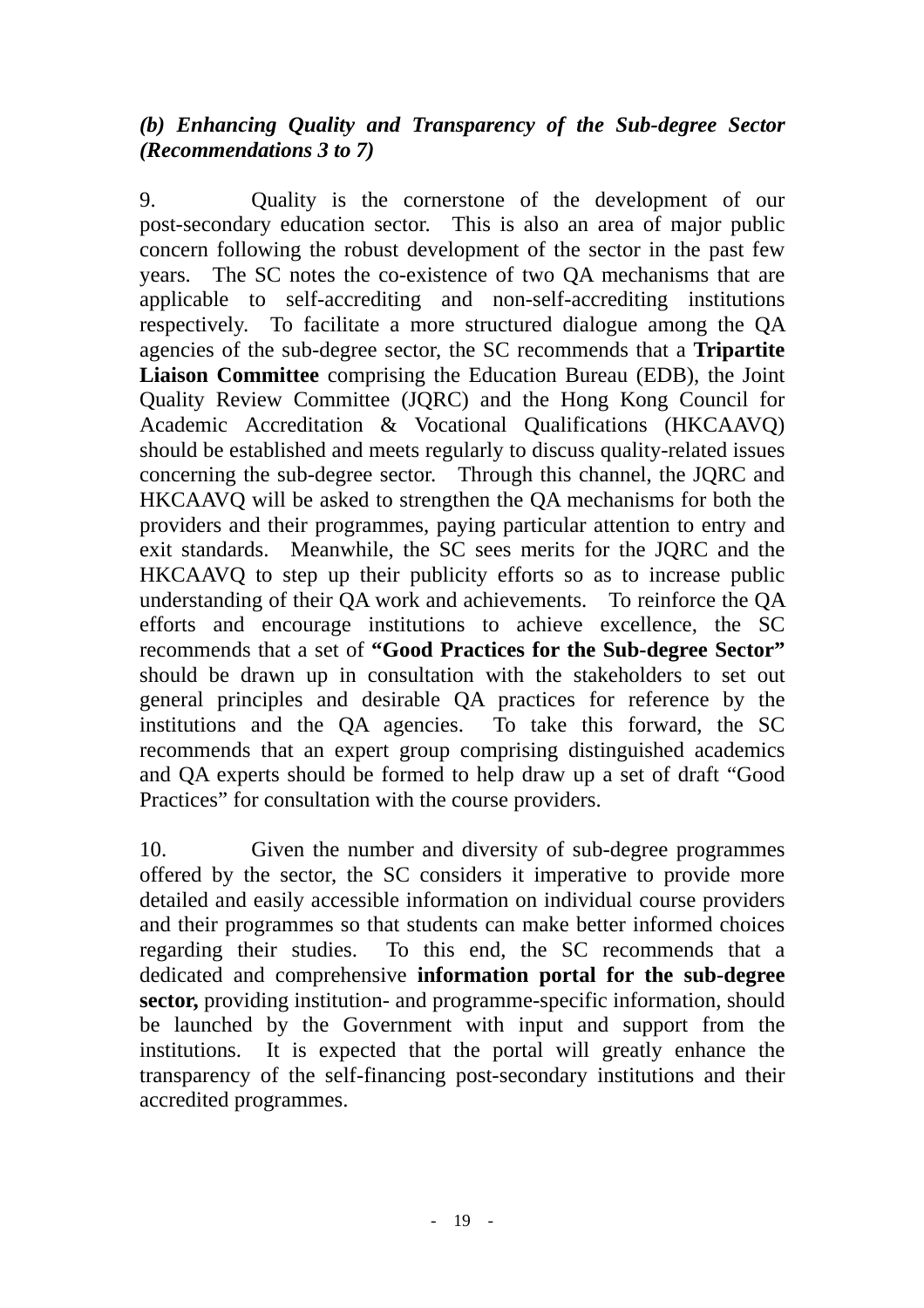# *(c) Gearing Government's Support Measures towards Quality Enhancement (Recommendations 8 to 12)*

11. The Government introduced in 2001/02 a package of measures to facilitate and support the development of the self-financing post-secondary education sector. These include a Land Grant Scheme (LGS) and a \$5 billion Start-up Loan Scheme (SLS) to support campus development, and a \$30 million Accreditation Grant Scheme (AGS) to subsidise accreditation expenses. The SC considers that the SLS and LGS have achieved their stated objectives of encouraging and supporting the development of the self-financing post-secondary education sector in its initial stage of development.

12. To improve students' learning experience and programme quality, the SC recommends that the **SLS and LGS should be modified**  and geared towards enhancing the teaching and learning environment, without the need to provide additional student places as required under the current schemes. Further, the Government should consider **extending the maximum loan repayment period** of medium-term loans under the SLS from 10 to 20 years, subject to interest payment after the first 10 years and institutions' proven financial difficulties, so as to relieve the financial burden on the institutions and enable them to devote more resources to improving the quality of teaching and learning. Moreover, the Government should consider making available **vacant school premises** for post-secondary education use and invite the institutions concerned to submit proposals. As regards the AGS, the SC recommends that accreditation grants should continue to be provided to encourage the provision of quality-assured programmes, but such grants can be subsumed into the financial assistance schemes to be launched by the Government in support of the development of the Qualifications Framework.

13. Apart from physical infrastructure, the SC recommends that, subject to funding availability, a new **Quality Enhancement Grant Scheme** (QEGS) should be launched to provide non-recurrent grants for worthwhile projects that could improve the learning experience and effectiveness of students in language proficiency, encourage the development and adoption of effective teaching methods or approaches, as well as strengthen quality assurance and student support / career guidance services.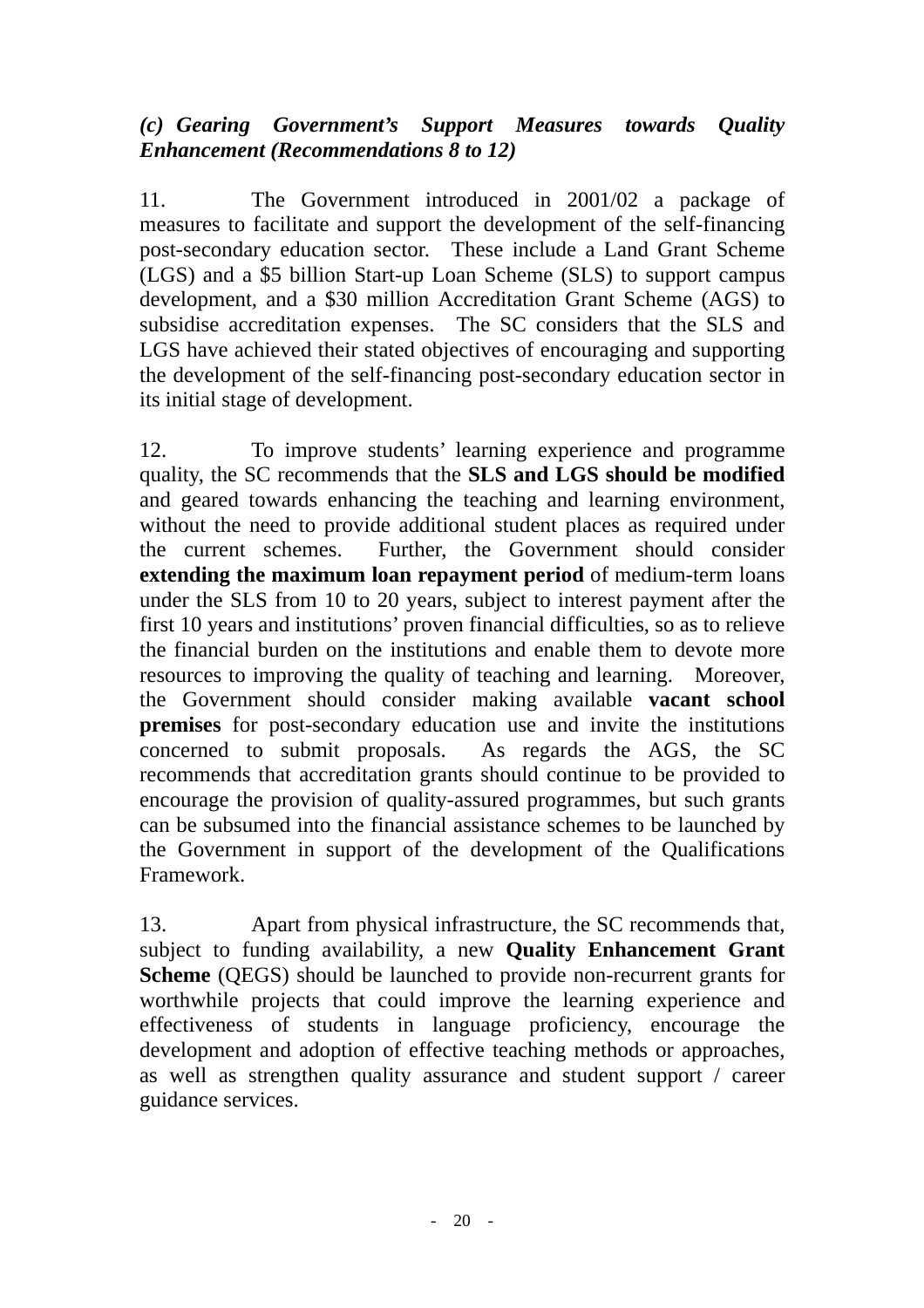# *(d) Further Improving Financial Assistance for Sub-degree Students (Recommendations 13 and 14)*

14. In line with Government's policy to ensure that no student is deprived of education due to a lack of means, the Financial Assistance Scheme for Post-secondary Students (FASP) was introduced in 2001 for full-time students pursuing locally-accredited, self-financing post-secondary programmes leading to a sub-degree or higher qualification<sup>Note</sup>. While improvements have been made to FASP starting from the 2006/07 academic year by bringing means-tested grants under FASP on par with those under the Tertiary Student Finance Scheme for Publicly-funded Programmes (TSFS), students demanded further improvements of FASP to provide means-tested loans to cover their living expenses, thereby bringing them on par with their counterparts under TSFS. The SC sees a case for further improving the FASP to strengthen our support to needy students of self-financing programmes. In this regard, the SC recommends that the Government should, subject to the availability of resources, consider providing **mean-tested loans for living expenses** under FASP.

15. Although sub-degree graduates normally prefer to further their studies at the University Grants Committee (UGC)-funded institutions, there is, realistically, a limit to which the Government (as well as the institutions) can expand the number of senior year places within a short period of time. The SC considers that the self-financing degree sector could play a pivotal role in meeting the articulation aspirations of a good portion of the sub-degree graduates. However, at present students who wish to "top-up" their studies in self-financing degree programmes are not eligible for financial assistance under the FASP if they have obtained any sub-degree or above qualifications. To support sub-degree graduates' articulation to self-financing top-up degree programmes, the SC recommends that the Government should consider, subject to funding availability, **extending FASP** to provide financial assistance to eligible applicants pursuing **self-financing full-time locally-accredited degree or top-up degree studies** in Hong Kong.

# *(e) Enhancing Employability and Articulation Opportunities of Sub-degree Graduates (Recommendations 15 to 21)*

16. The sub-degree qualifications, AD and HD alike, are intended to prepare graduates both for work and for further studies.

 $\overline{a}$ 

Note According to the FASP at present, students who have a qualification at sub-degree level or level are not eligible for financial assistance when pursuing self-financing degree or top-up degree studies.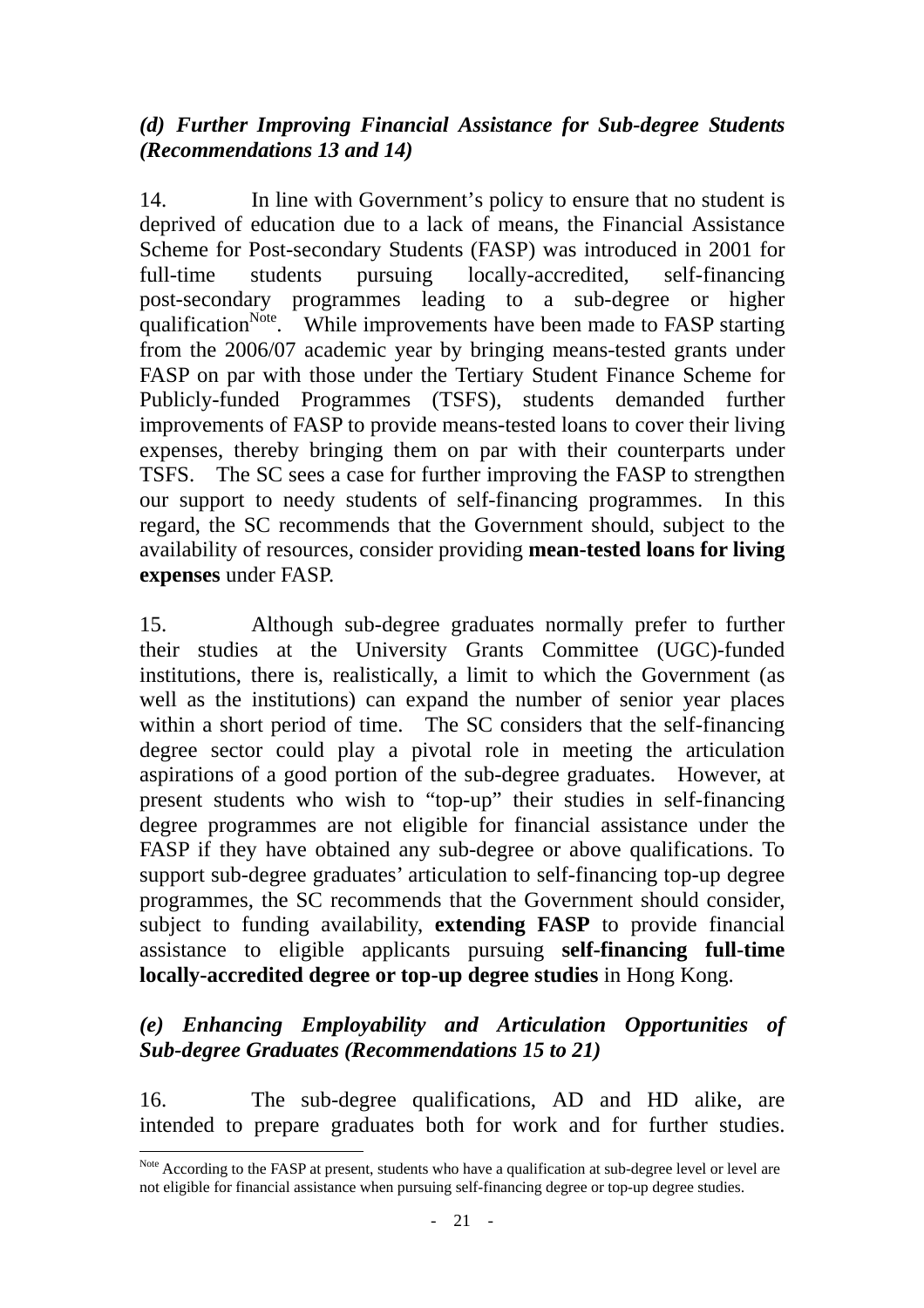Based on the statistics available, it is noted that over 90% of the sub-degree graduates were able to articulate or find a job shortly after graduation. This reflects general receptiveness and recognition in our society of sub-degrees being valuable intermediate or exit qualifications.

17. The SC agrees that sub-degree education helps upgrade the quality of our manpower, particularly that of the younger generation by equipping them with the necessary knowledge and skills (generic and specialized) and broadening their horizon beyond that of the secondary school leavers. However, the HD qualification, which has a longer history in Hong Kong, has fared better than AD in terms of recognition by employers. AD, on the other hand, has a relatively short history in Hong Kong and is perceived more as a bridging qualification to further studies. To improve the community's understanding of AD, the SC recommends that the Government should, building on the efforts made in the past, **intensify publicity efforts** in conjunction with the post-secondary institutions to promote better understanding and recognition of the AD qualification for employment purpose.

18. The SC also recommends that the Government should continue to take the lead in enhancing recognition for AD qualification, particularly in respect of civil service appointment. In particular, the Government should emphasise to the public that AD qualification is broadly equivalent to that of HD qualification for civil service appointment purpose. AD graduates should also be eligible to apply for government posts requiring academic qualification below the HD level. Furthermore, AD graduates should be granted additional salary point on top of the benchmark pay of the ranks they are appointed to disciplined services ranks with multiple entry points and requiring academic qualifications at matriculation or below. The Government should also continue to explore whether AD graduates can apply for civil service grades that currently only accept degree holder.

19. To sustain **industry-academia collaboration** and enhance students' employability, institutions should engage in regular dialogues with professional bodies, employers' federations and the business sector in curriculum development and internship arrangements, and provide students with opportunities to serve the community so as to broaden their horizon and exposure. The SC further recommends that efforts (such as an **online job information system)** should be made to facilitate job search by sub-degree students, that **career counseling and employment/placement services** should be provided by institutions for their students, and that **regular employer opinion surveys and tracking**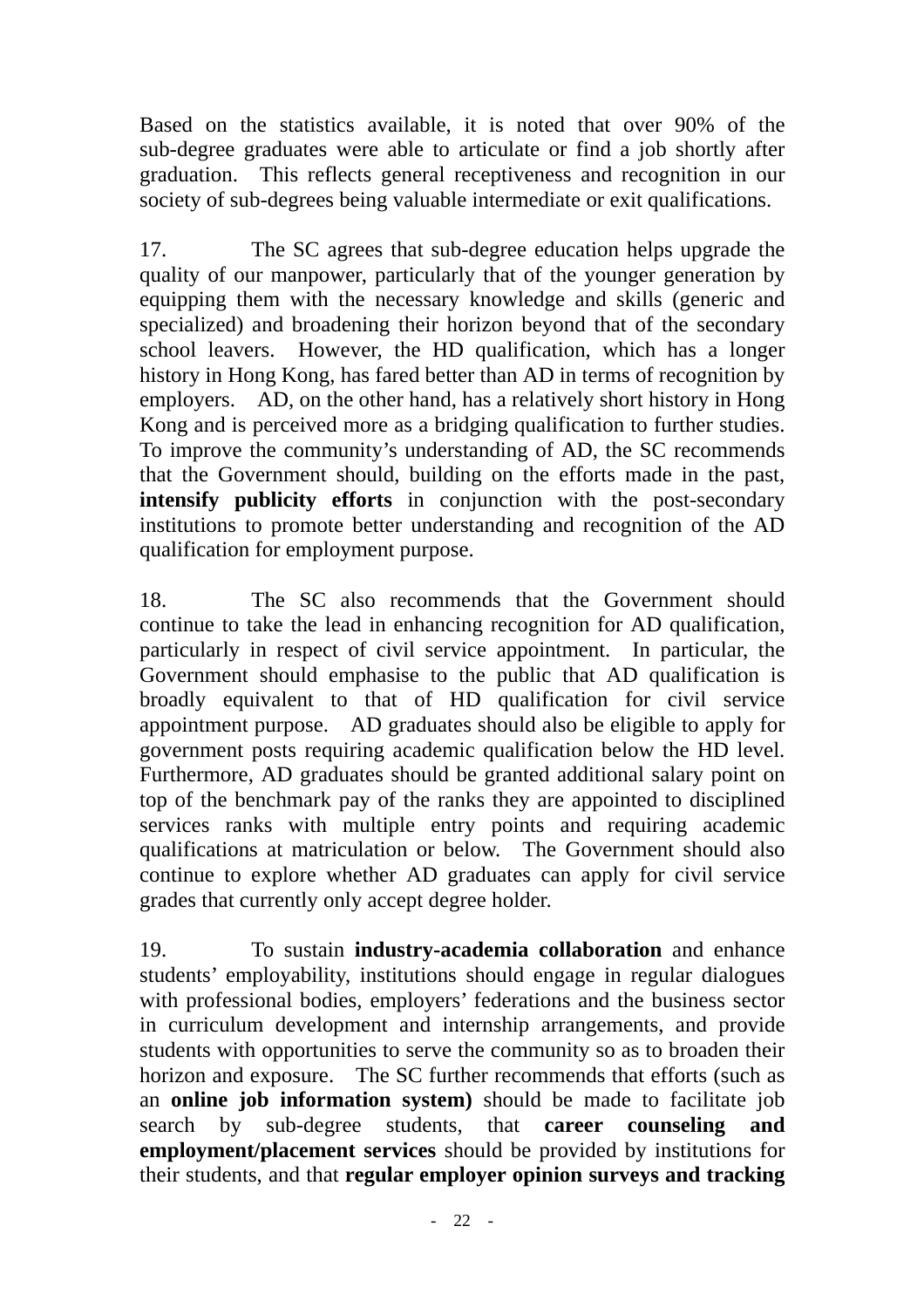**surveys** be conducted to gauge the progression pathways and workplace performance of sub-degree graduates.

20. To speed up the provision of articulation opportunities at the UGC-funded institutions, the SC recommends that the Government should discuss with the UGC to **bring forward the creation of all the committed senior year places at intake level** to the 2008/09 academic year (originally scheduled for the 2010/11 academic year). In other words, a total of 1 927 Year 2 places will be available in the UGC-funded institutions for articulation by the 2008/09 academic year (of which 967 have already been created in the 2006/07 academic year). On the other hand, recognizing the limit in increasing the number of articulation places in the UGC sector and the need to prepare for the intake of an additional year of undergraduate students  $(3+3+4)$  by 2012, the SC also recommends the Government to provide suitable support measures to facilitate the development of self-financing degree-awarding institutions and private universities in Hong Kong, thereby increasing articulation opportunities for sub-degree graduates. Nonetheless, to ensure the **healthy and sustainable development of a high-quality self-financing degree sector**, the SC recommends that quality assurance and transparency measures for the self-financing degree sector should be put in place from the outset, and that the QA agencies responsible for degree programmes, including the HKCAAVQ and the Quality Assurance Council of the UGC, should jointly discuss QA issues relating to the self-financing degree sector in due course. The Government should play a facilitating and coordinating role in this regard.

# *(f) Updating the Legislative Framework (Recommendation 22)*

21. Broadly speaking, educational institutions offering post-secondary programmes in Hong Kong can be divided into two broad categories: (a) local statutory institutions governed by their respective statutes; and (b) local non-statutory post-secondary institutions governed by either the Post Secondary Colleges Ordinance (Cap. 320) or the Education Ordinance (Cap. 279). As for non-local higher and professional education courses conducted in Hong Kong, they are regulated under the Non-local Higher and Professional Education (Regulation) Ordinance (Cap. 493).

22. Considering the evolution of the post-secondary education sector and the changing needs of the community for higher education, the SC recommends that the Government should **review the Post Secondary Colleges Ordinance** (Cap. 320), which was enacted some 40 years ago,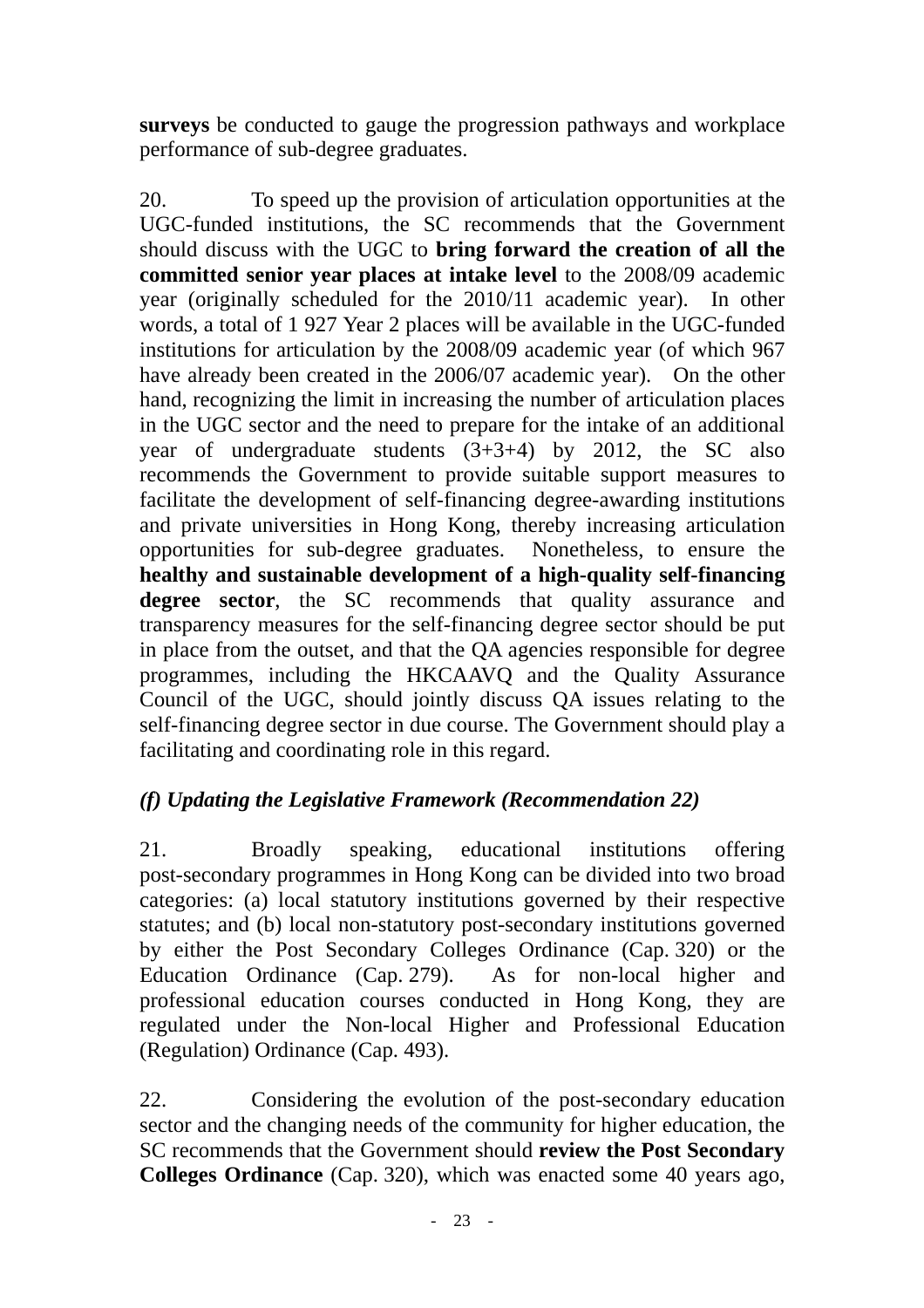with a view to providing a more up-to-date, streamlined and comprehensive legislative framework for regulating the non-statutory post-secondary education institutions operating local, in particular sub-degree, programmes.

# **The Way Forward**

23. The SC has submitted its report to the Government for consideration. While some of the recommendations which have been put forth by the SC may require further deliberations and are subject to resources availability, we consider that a number of recommendations, in particular those relating to improving quality and transparency, should be implemented as a matter of priority. In particular, in view of the importance of enhancing quality and transparency of the sub-degree sector, we have already kick-started initial preparatory work for those recommendations related to these areas, such as establishing the Tripartite Liaison Committee, initiating discussions on developing the Good Practices for the Sub-degree Sector, launching the information portal for self-financing locally accredited sub-degree programmes, etc. As for those recommendations which carry significant financial implications such as further improvements to FASP and launching a new Quality Enhancement Grant Scheme, the Government will examine the financial implications of the proposals carefully and consult the Finance Committee of the LegCo on any new or modified funding proposals at a later date.

24. We strongly believe that the support of post-secondary education providers, students and the community as a whole is of crucial importance in facilitating the long-term development of a quality post-secondary education sector. It is only through the concerted efforts of all parties that we will be able to sustain the vibrancy of the sector.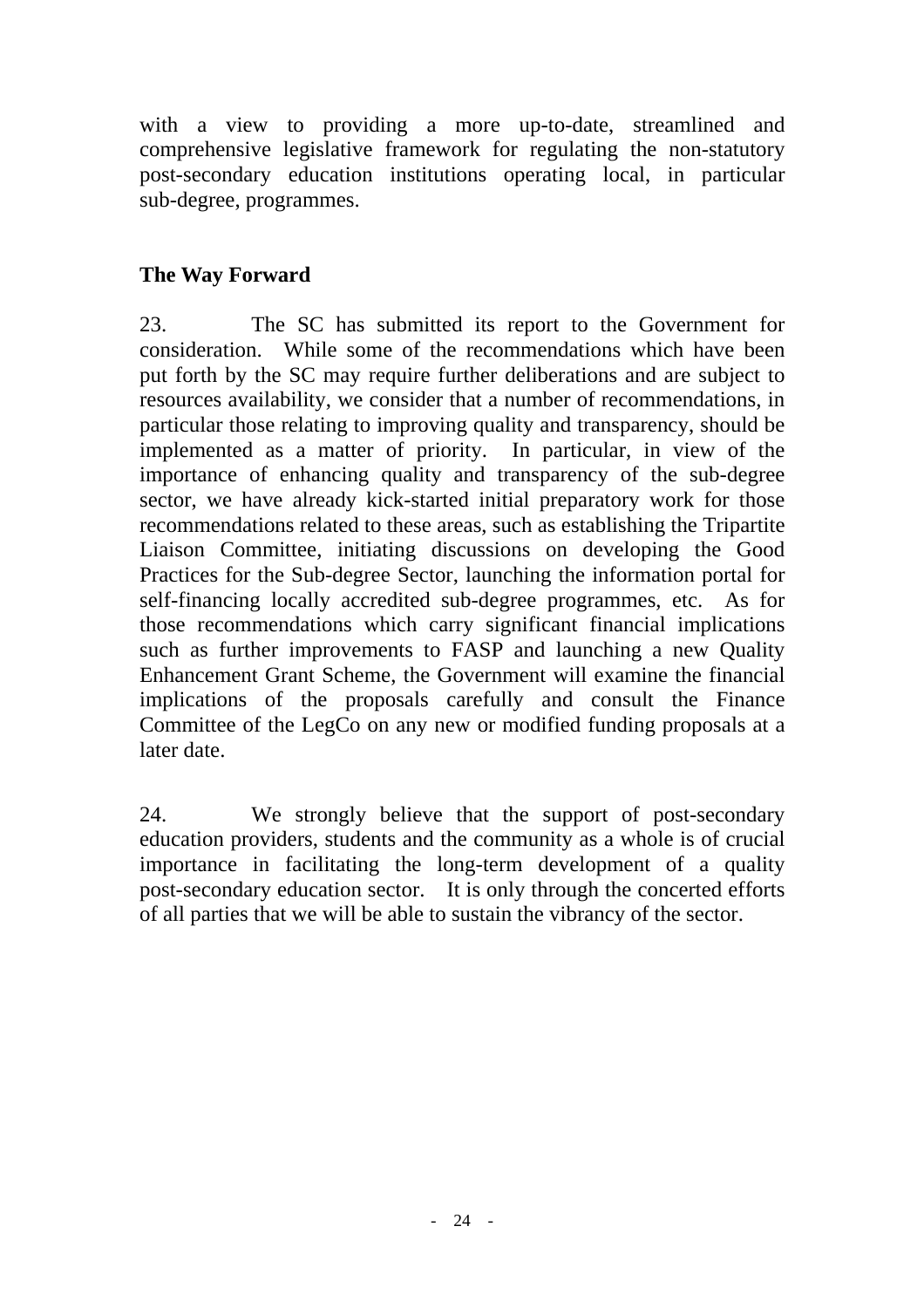## **List of Phase 2 Review Recommendations**

Recommendation 1: We recommend that the **Associate Degree and Higher Diploma qualifications** should co-exist but **should be better defined and differentiated** through the promulgation and updating of the Common Descriptors for Higher Diploma and Associate Degree respectively.

Recommendation 2: We **reaffirm the value of the sub-degree (Associate Degree and Higher Diploma) qualifications** in a knowledge-based economy and envisage their increasing importance in preparing our younger generation for employment especially following the implementation of the new academic structure  $(3+3+4)$ . We therefore recommend that the Government should step up efforts in changing the misconception about Associate Degree in the society and that the institutions should seek to enhance the employability of their Associate Degree graduates.

Recommendation 3: We recommend that the Hong Kong Council for Academic Accreditation & Vocational Qualifications and the Joint Quality Review Committee should seek to strength the Quality Assurance process for course providers, paying particular attention to ensuring compliance of admission and exit standards.

Recommendation 4: We recommend that a **Tripartite Liaison Committee** comprising Education Bureau, the Joint Quality Review Committee and the Hong Kong Council for Academic Accreditation & Vocational Qualifications should be established to facilitate an on-going dialogue among the quality assurance (QA) agencies of the sub-degree sector, to provide a forum for discussing quality-related issues concerning the sub-degree sector and to enhance comparability of the QA mechanisms and the programmes offered by institutions with and without self-accrediting status.

Recommendation 5: To promote the sharing of good practices and provide references for the sub-degree sector, we recommend that a set of **"Good Practices for the Sub-degree Sector**" should be drawn up in consultation with the post-secondary education institutions and be promulgated by the Government.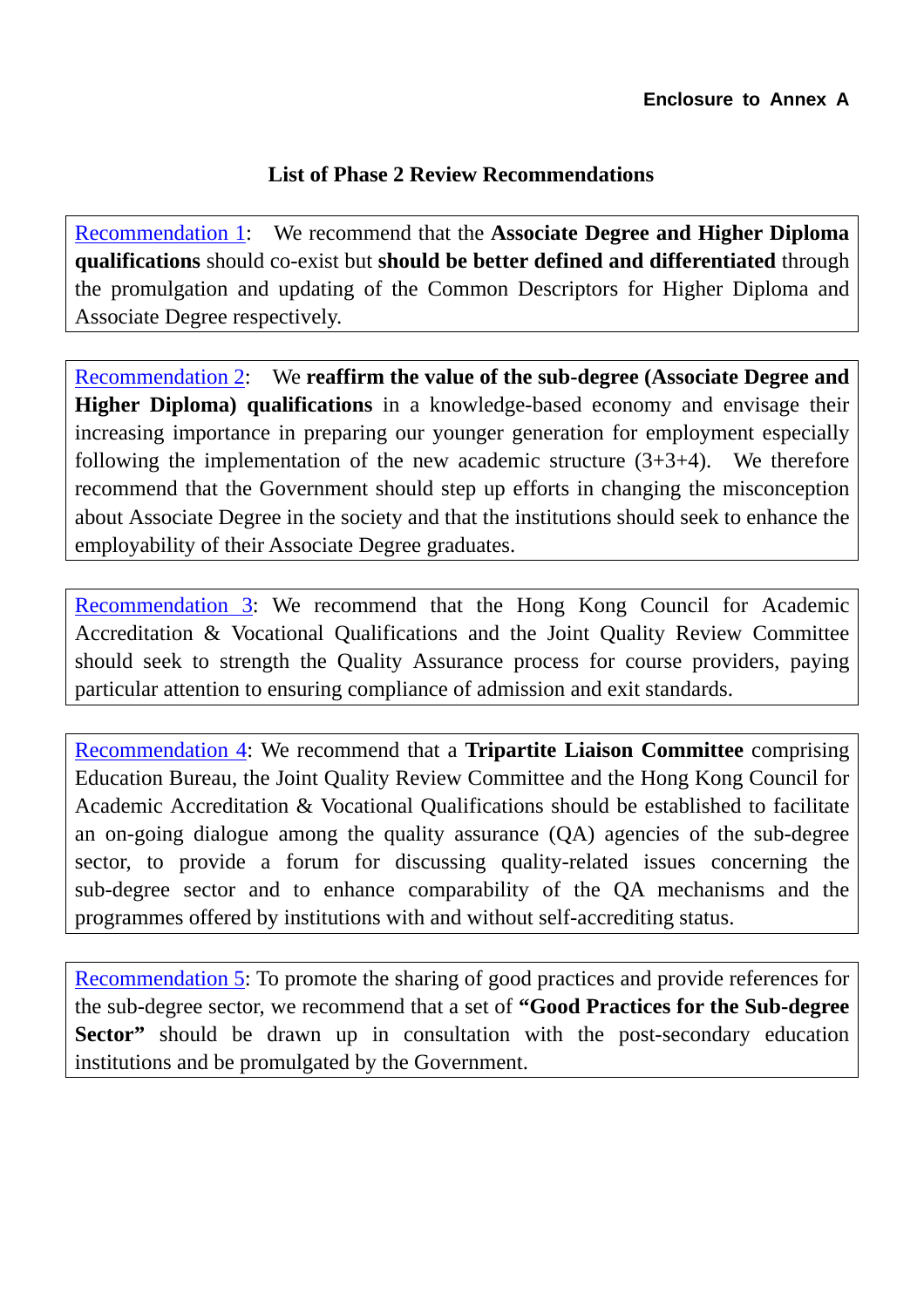Recommendation 6: To enhance transparency of the self-financing sub-degree programmes and accessibility of information, we recommend that the Government should launch a new and comprehensive **information portal on self-financing locally-accredited sub-degree programmes** based on input from the post-secondary institutions.

Recommendation 7: We recommend that **the Joint Quality Review Committee and the Hong Kong Council for Accreditation of Academic and Vocational Qualifications** should step up publicity and increase the public awareness of their quality assurance work including their work plans, processes, standards adopted and achievements.

Recommendation 8: We recommend that the Government's support measures should gear towards quality enhancement rather than increasing the supply of sub-degree places further. In this regard, **the Start-up Loan Scheme and the Land Grant Scheme should be modified** so as to allow institutions to obtain loans and/or land to enhance teaching, learning and other ancillary facilities, and/or for reprovisioning existing college premises.

Recommendation 9: To complement Recommendation 8 above, we recommend that the Government should identify suitable **vacant school premises** for post-secondary education use (as an alternative to building new campuses) and invite the institutions concerned to submit proposals.

Recommendation 10: We recommend that the Government should consider **extending the maximum loan repayment period** of medium-term loans taken out by the institutions under the Start-up Loan Scheme from 10 to 20 years, subject to interest payment after the first 10 years and institutions' proven financial difficulties, so as to relieve the financial burden on the institutions and enable them to devote more resources to improving the quality of teaching and learning.

Recommendation 11: We recommend that **accreditation grants** should continue to be provided to encourage the provision of quality-assured post-secondary programmes, and such grants can be subsumed into the financial assistance schemes to be launched by the Government in support of the Qualifications Framework.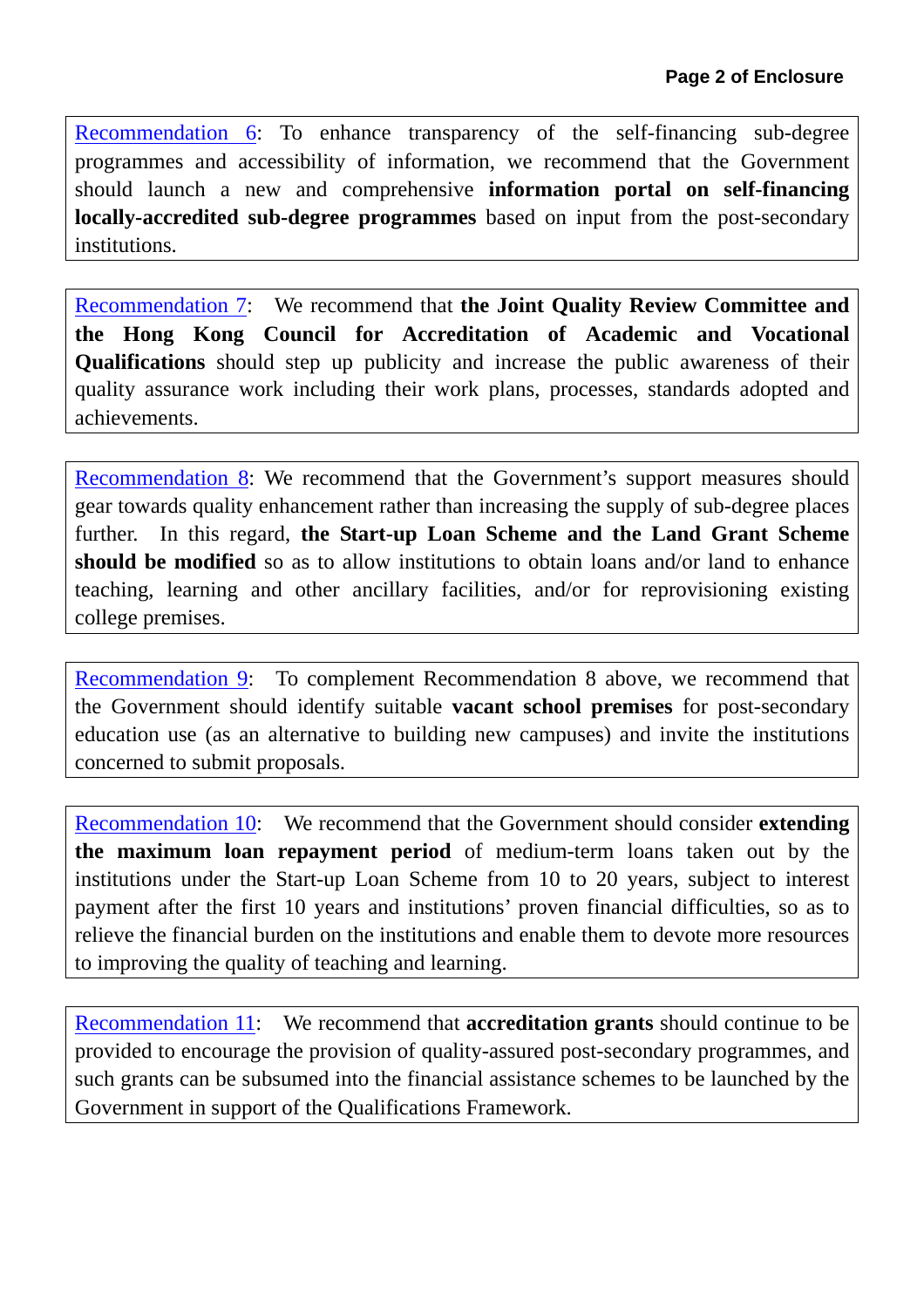Recommendation 12: Subject to funding availability, we recommend that the Government should consider launching a new **Quality Enhancement Grant Scheme**  whereby non-recurrent grants will be provided to institutions and educational bodies to support worthwhile projects/initiatives that could improve students' learning experience and language proficiency, encourage development and adoption of effective teaching methods or approaches, as well as strengthen quality assurance and student support / career guidance services.

Recommendation 13: Subject to the availability of resources, we recommend that the Government should consider providing **means-tested loans for living expenses** under the Financial Assistance Scheme for Post-secondary Students to bring further financial relief to students studying self-financing sub-degree programmes.

Recommendation 14: Subject to the availability of resources and the proposed parameters, we recommend that the Government should consider **extending the Financial Assistance Scheme for Post-secondary Students** to cover sub-degree graduates pursuing self-financing full-time **locally-accredited degree or top-up degree studies** in Hong Kong.

Recommendation 15: We recommend that the Government should continue to take the lead in enhancing recognition for AD qualifications and should intensify **publicity efforts,** in conjunction with the institutions, to promote better understanding of the sub-degree qualifications for employment purpose in both the business community and the public sector.

Recommendation 16: To enhance the **employability** of the sub-degree graduates, we recommend that the post-secondary institutions should engage in regular dialogues with professional bodies, employers' federations and the business sector in the **curriculum development and internship arrangements** to improve employers' involvement in the development of sub-degree programmes and to provide pre-employment job experience for sub-degree students. We also recommend that sub-degree students be given the opportunities to serve the community so as to broaden their horizon and exposure.

Recommendation 17: We recommend that the Government should facilitate the setting up of an **online job information system,** similar to the Joint Institutions Job Information System (JIJIS) for UGC-funded institutions, for the self-financing sub-degree sector, and that the self-financing post-secondary institutions should strengthen **career counseling and employment/placement services** for their sub-degree students.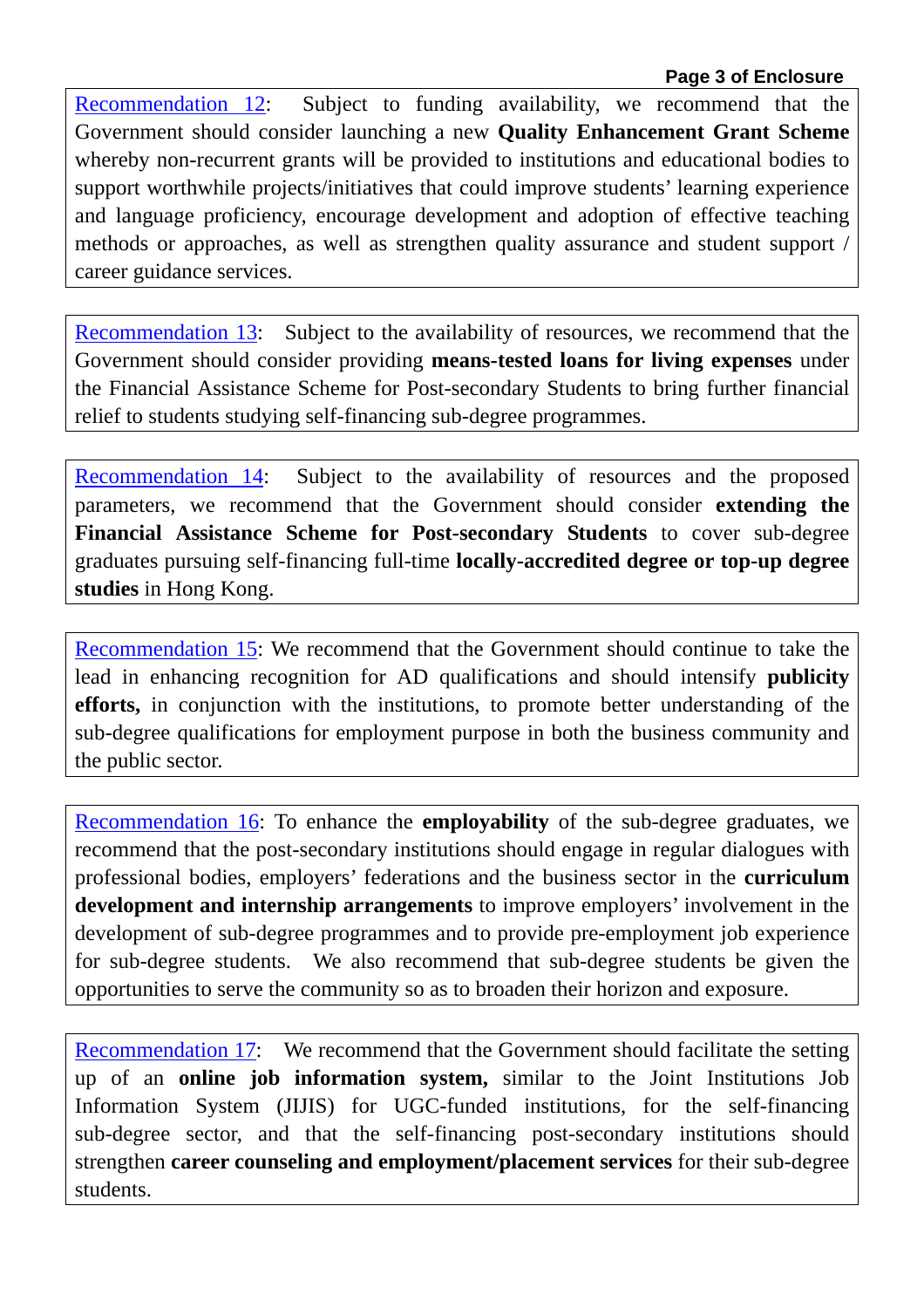Recommendation 18: We recommend that **regular employer opinion surveys and tracking/longitudinal surveys** should be conducted to provide feedback on the sub-degree graduates' performance and progression pathways for reference by the Government, the institutions, the business sector and the community at large.

Recommendation 19: We recommend the Government, in consultation with the University Grants Committee (UGC), should **bring forward the creation of all the committed senior year places at intake level** in the UGC-funded institutions to the 2008/09 academic year.

Recommendation 20: Noting the limits of providing top-up degree places in the University Grants Committee sector, we recommend that the Government should provide suitable support measures to facilitate the development of **self-financing degree-awarding institutions and private universities,** thereby expanding the articulation opportunities for sub-degree graduates.

Recommendation 21: Recognizing the importance of ensuring the **healthy and sustainable development of the self-financing degree sector** (including top-up degrees), we recommend that (a) quality assurance and transparency measures for the self-financing degree sector should be put in place from the outset; and (b) the quality assurance (QA) agencies responsible for degree programmes, including the Hong Kong Council for Accreditation of Academic and Vocational Qualifications and the Quality Assurance Council of the University Grants Committee, should jointly discuss QA issues relating to the self-financing degree sector.

Recommendation 22: To support the long-term and sustainable development of the self-financing sub-degree and degree sector, we recommend that the Government should **review the Post Secondary Colleges Ordinance (Cap. 320)** with a view to providing a more up-to-date, streamlined and comprehensive legislative framework for regulating the non-statutory post-secondary education providers operating local programmes.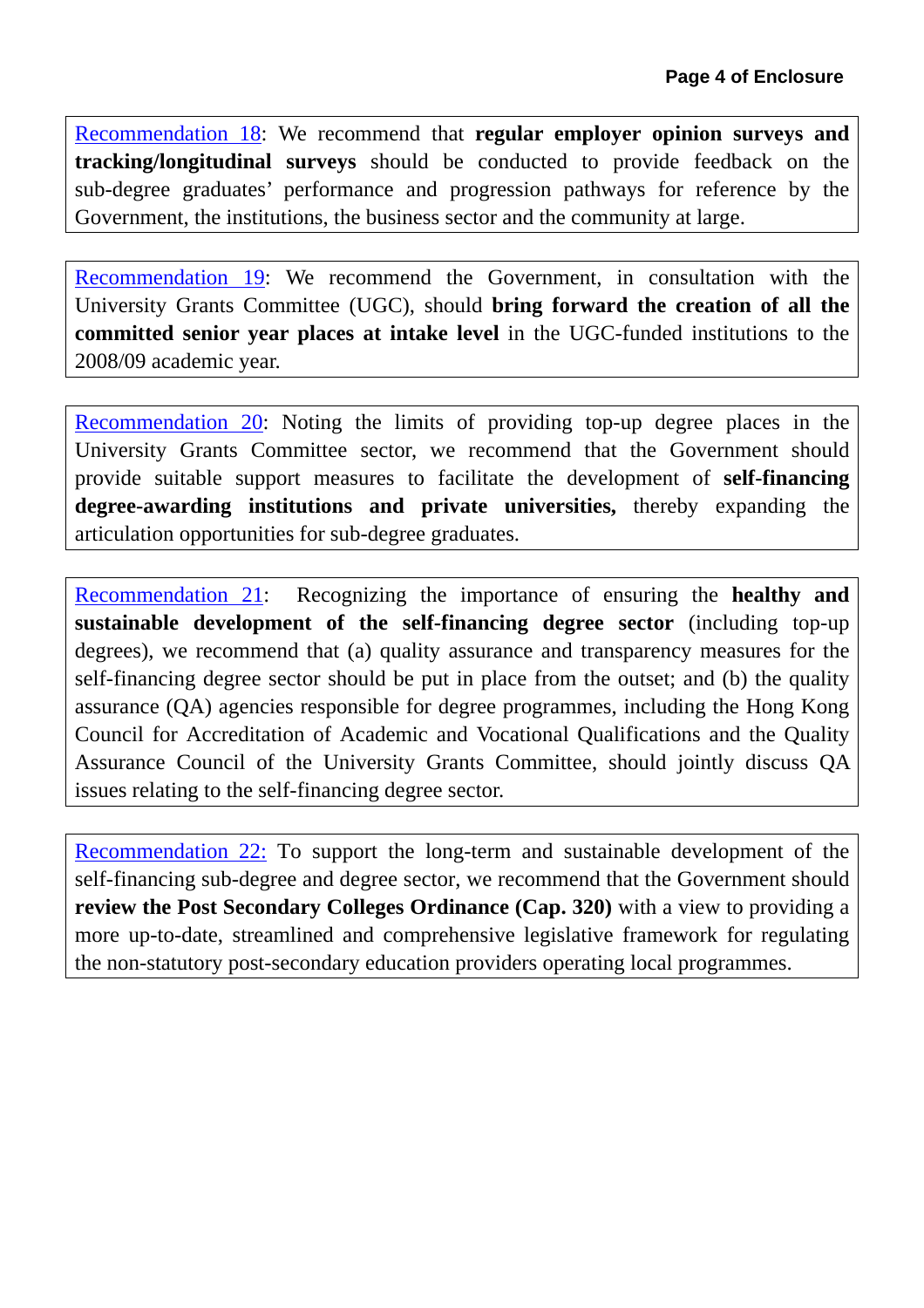#### **IMPLICATIONS OF THE PROPOSAL**

#### **Financial and Civil Service Implications**

The financial implications<sup>Note 1</sup> of the improvement measures are set out below –

- (a) Modified Land Grant Scheme as the 60% target participation ratio has already been attained, the granting of new land at nominal premium to support quality enhancement of the post-secondary education sector under the modified scheme will result in additional land premium forgone. It is not possible to estimate the actual demand.
- (b) Quality Enhancement Grant Scheme non-recurrent expenditure of \$100 million over three academic years from 2008/09.
- (c) Extending the loan repayment period of medium-term loan under the Start-up Loan Scheme – since interest on a no-gain-no-loss basis will be charged on the remaining loan during the extended repayment period, there will be no interest forgone.
- (d) Further improving the Financial Assistance Scheme for Post-secondary Students (FASP) – the proposed provision of new means-tested loan for **post-secondary students** under the existing FASP to cover their living expenses will incur means-tested loans of about \$390 million in the 2008/09 academic year rising to about \$420 million in the 2012/13 academic year. As a result of the proposal, the funding requirement under the Non-means-tested Loan Scheme for Post-secondary Students (NLSPS) will be reduced by about \$116 million in the 2008/09 academic year to about \$124 million in the 2012/13 academic year due to decrease in demand for non-means-tested loans. The financial implications for the Government will be interest forgone of

 $\overline{a}$ 

Note 1 The financial implications were assessed on the assumption that the interest rate would remain constant at the prevailing rate of 5.132% as at end February 2008, notwithstanding that it has come down to 4.882% with effect from 1 March 2008.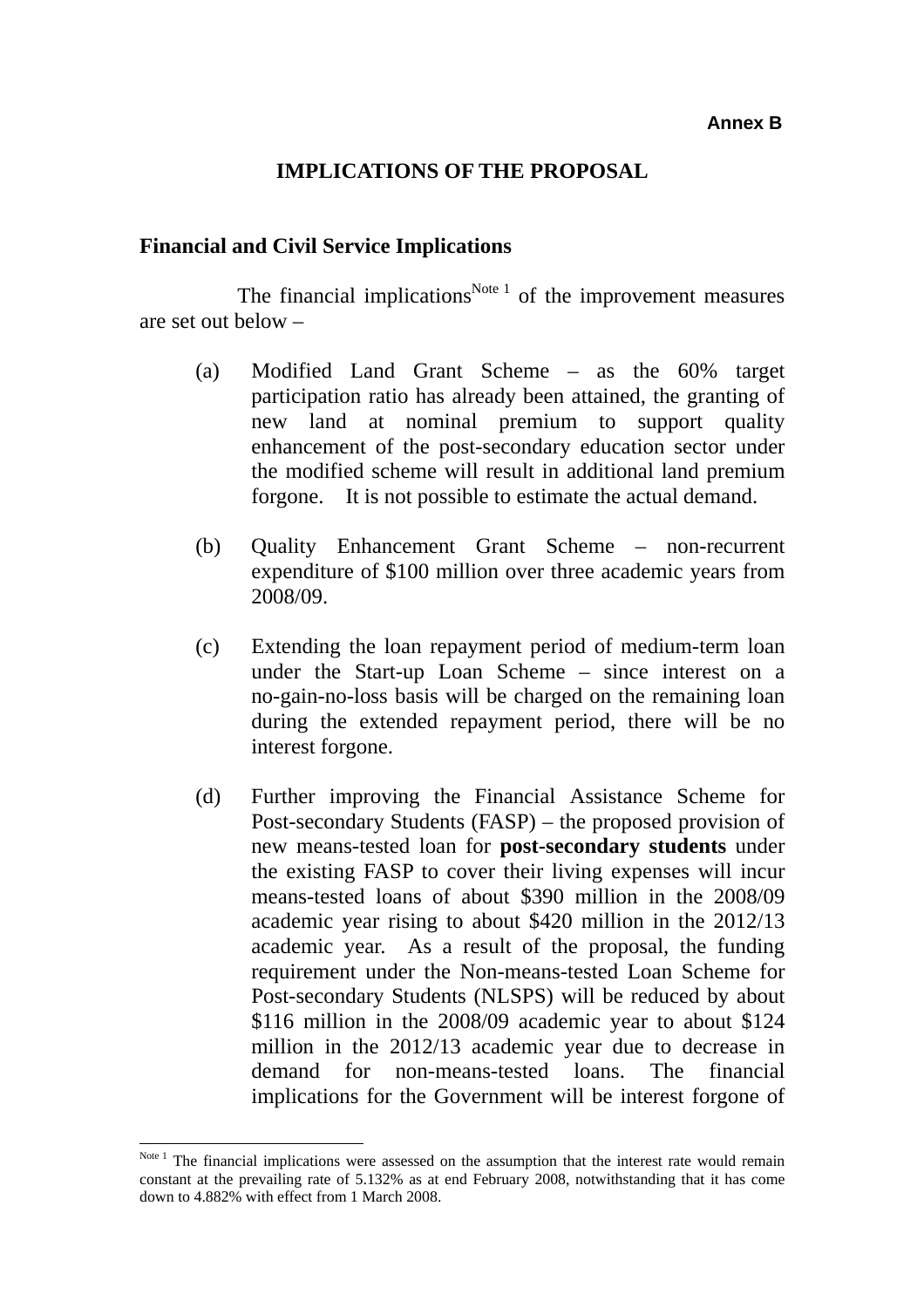about \$69 – 73 million in respect of the new means-tested loans to be granted in 2008/09 to 2012/13 due to lower interest rate chargeable for means-tested loan.<sup>Note 2</sup>

- (e) The proposed extension of FASP to cover **top-up degree students** will –
	- (i) increase the disbursement of means-tested grants from about \$561 million in the 2007/08 academic year by about \$52 million in the 2008/09 academic year rising to by about \$301 million in the 2012/13 academic year;
	- (ii) increase the disbursement of means-tested grants under the Student Travel Subsidy Scheme by about \$3 million in the 2008/09 academic year rising to by about \$17 million in the 2012/13 academic year;
	- (iii) provide means-tested loans for living expenses from \$23 million in the 2008/09 academic year rising to about \$129 million in the 2012/13 academic year, thereby leading to an interest forgone of about \$23 million in respect of the loans to be granted in the 2012/13 academic year; and
	- (iv) provide non-means-tested loans<sup>Note 3</sup> under NLSPS of about \$23 million in the 2008/09 academic year rising to about \$133 million in the 2012/13 academic year for covering the part of (iii) above in which the applicants cannot pass the means test for receiving means-tested assistance in full.

2. SFAA will require additional resources to implement the improvement measures (including capital expenditure of about \$2 million to upgrade its computer systems and recurrent expenditure of about \$7.9 million in the 2008/09 academic year rising to about \$17.7 million in the 2012/13 academic year for staffing and other departmental expenses). EDB will seek creation of posts through established procedures.

 $\overline{a}$ 

Note <sup>2</sup> The amount is estimated based on the difference between the interest charged for means-tested and non-means-tested loans.

Note<sup>3</sup> Charged at the no-gain-no-loss interest rate plus 1.5% per annum risk adjustment factor, with the interest rate pitched at 5.132% per annum as at end February 2008.